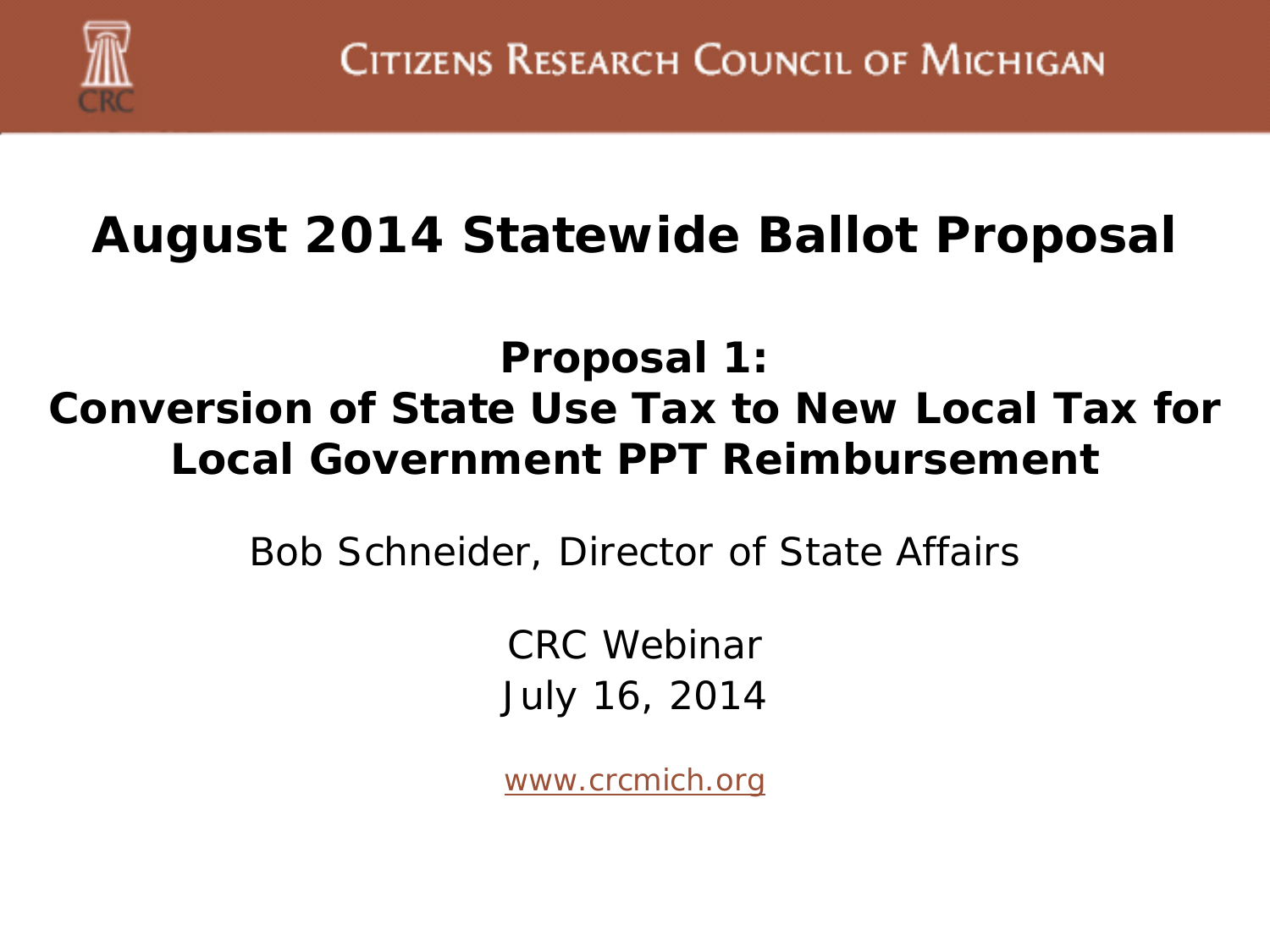

# **Summary of Proposal 1**

- Proposal 1 is a referendum vote on Public Act 80 of 2014
- Public Act 80 is a key component of recently enacted legislation bringing personal property tax (PPT) relief to Michigan businesses
	- Converts a portion of existing state use tax to a new local tax
	- Revenue from new local tax goes to a special authority to reimburse local governments for lost PPT revenues
- Why are we voting? New local tax requires voter approval under Headlee provisions of Michigan Constitution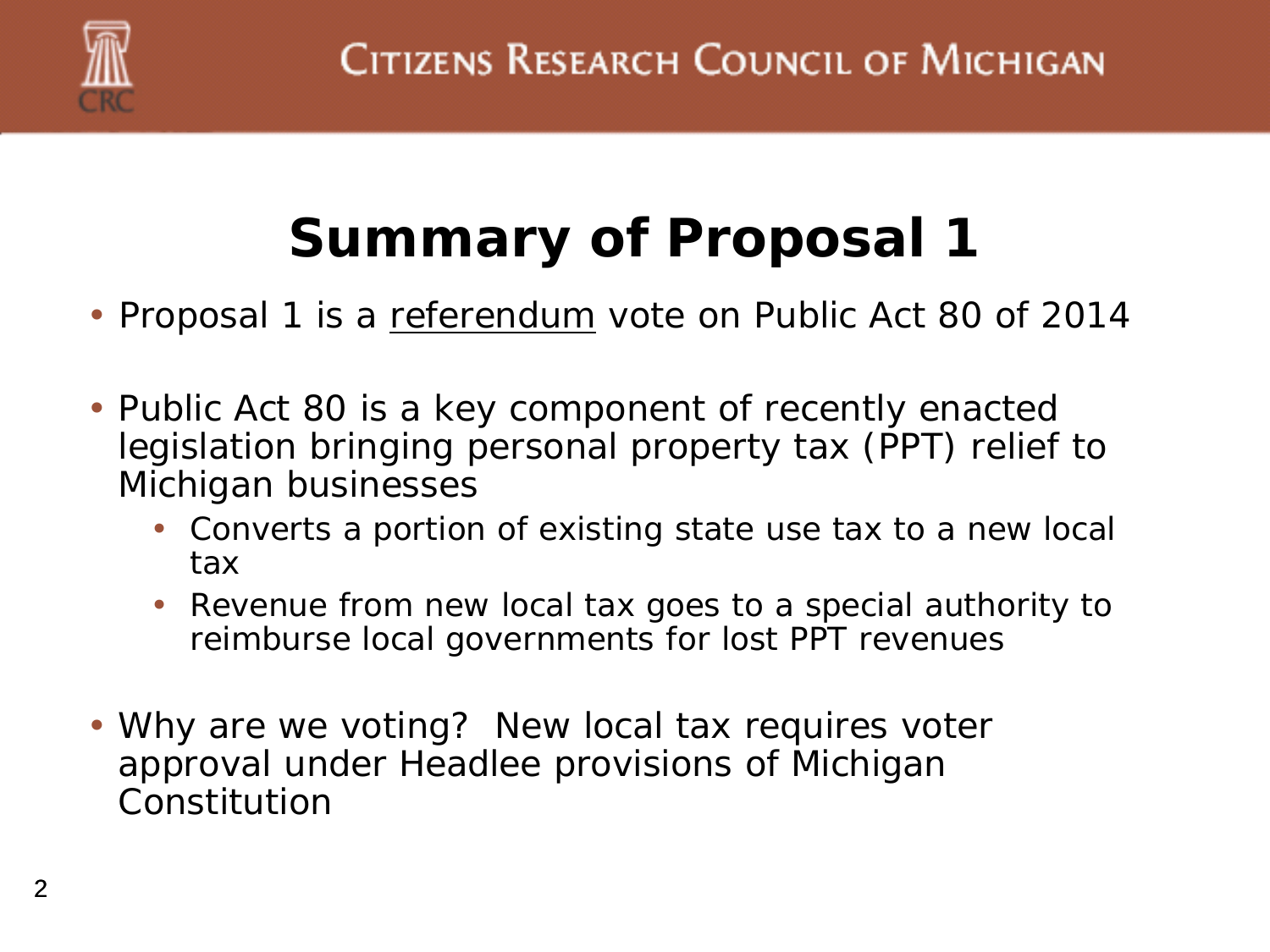

### **Summary of Proposal 1**

- Public Act 80 was "tie-barred" to other legislation implementing the PPT reforms; so if Public Act 80 is not approved by voters, the rest of the legislation is repealed as well
	- If Proposal 1 is approved: use tax conversion goes into effect; eligible businesses get PPT relief; local governments receive reimbursement for most losses
	- If Proposal 1 is defeated: PPT legislation is repealed; no business tax relief; no need for local reimbursement; existing state use tax remains in its current form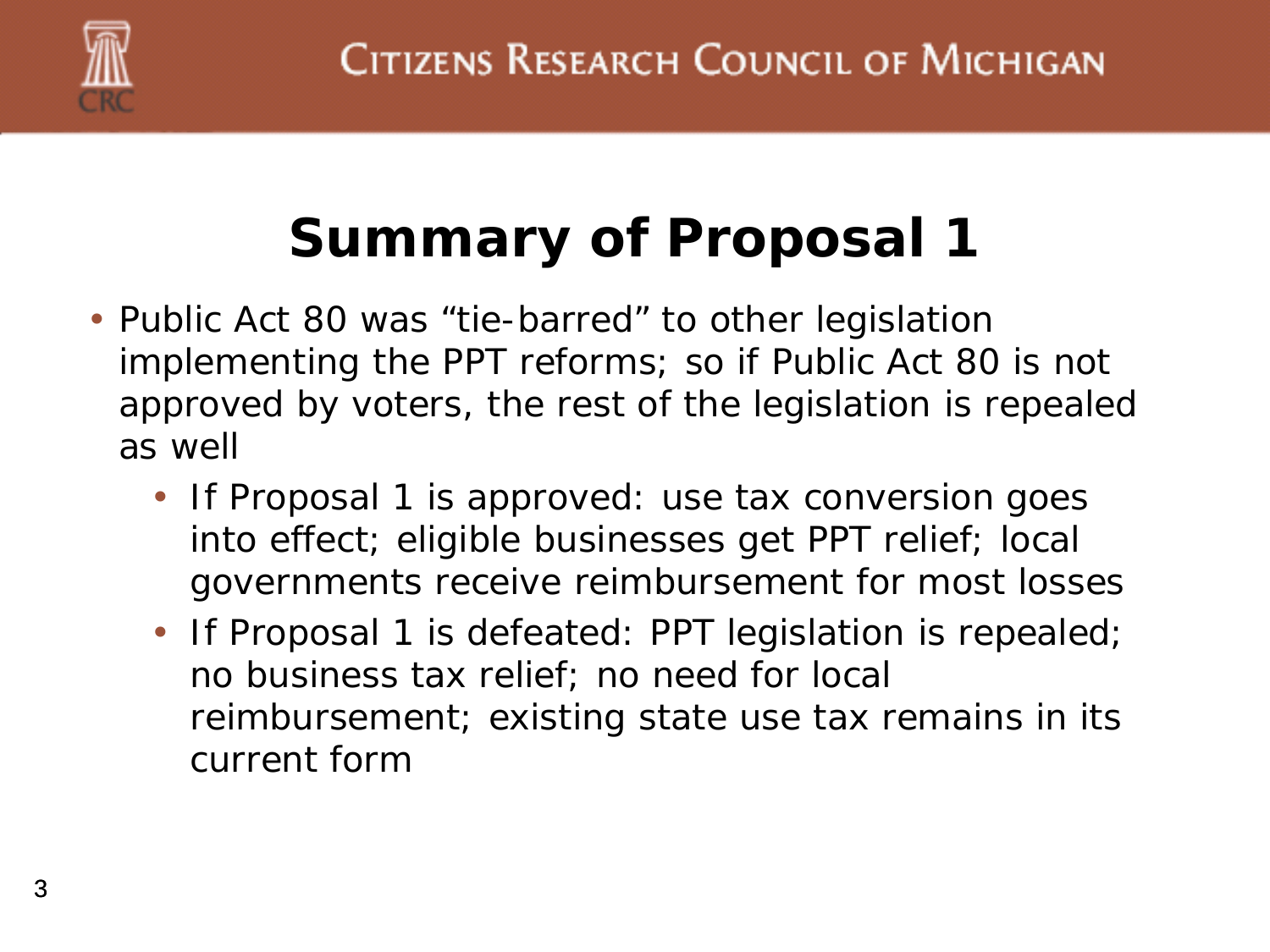

### **Outline of Webinar**

- Background on PPT: arguments for repeal and its significance as a local revenue source
- PPT Relief: Overview of 2012 legislation that implements PPT reductions for eligible businesses
- Local reimbursement: Overview of 2014 compromise legislation that reimburses local governments for PPT losses
- Key considerations: What does it all mean?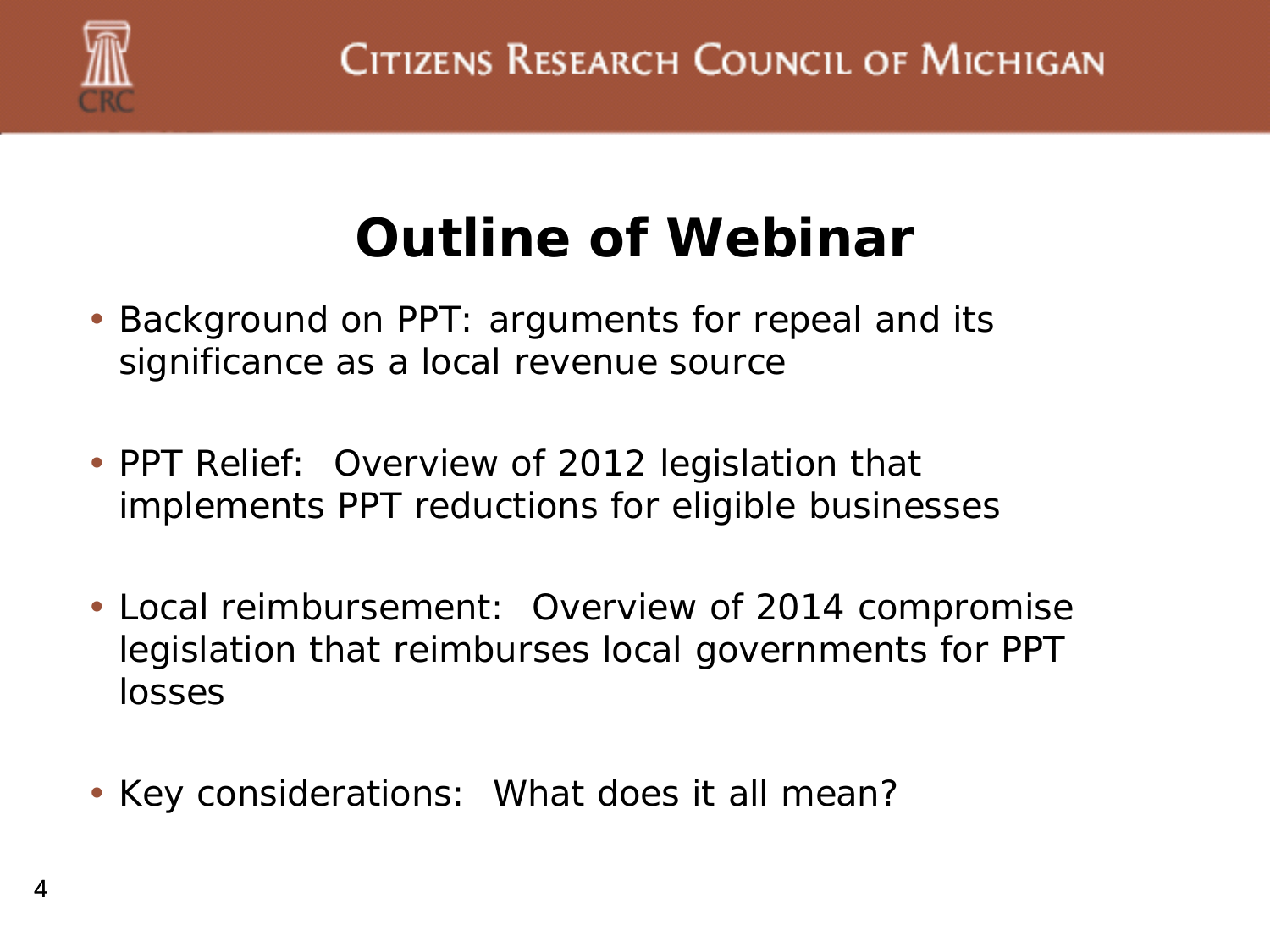

### **Background: Personal Property Taxes and Local Government Revenues**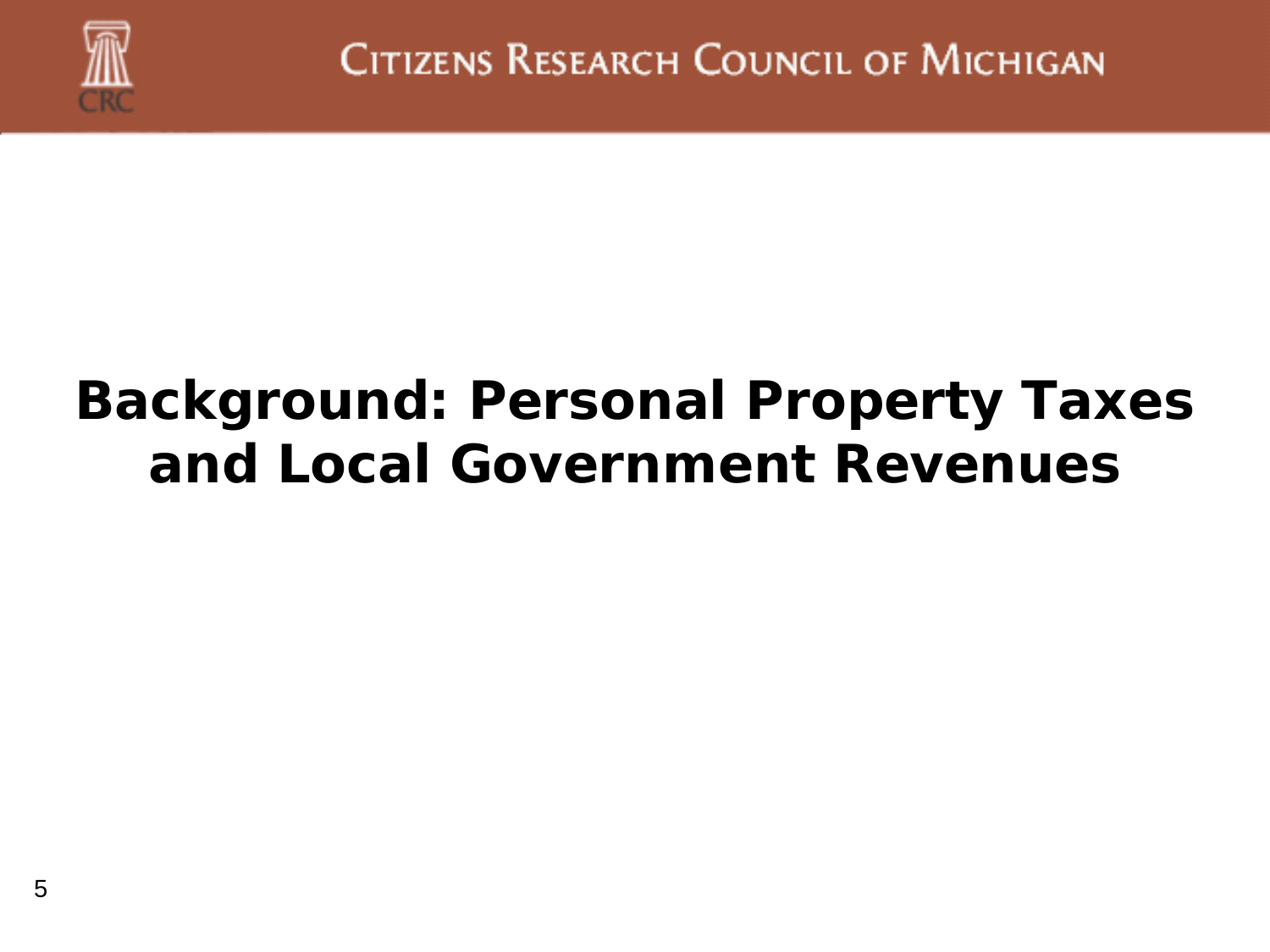

# **Property Taxes in Michigan**

- Local governments are heavily dependent on property tax revenues to finance local government services
- Tax year 2012: \$10.9 billion in local revenue generated from general property taxes
- Property taxes are levied on:
	- Real property land, buildings
	- Personal property movable items such as furniture and equipment
- Property is also classified in accordance with its use: residential, agricultural, commercial, industrial, utility; use of property affects its tax treatment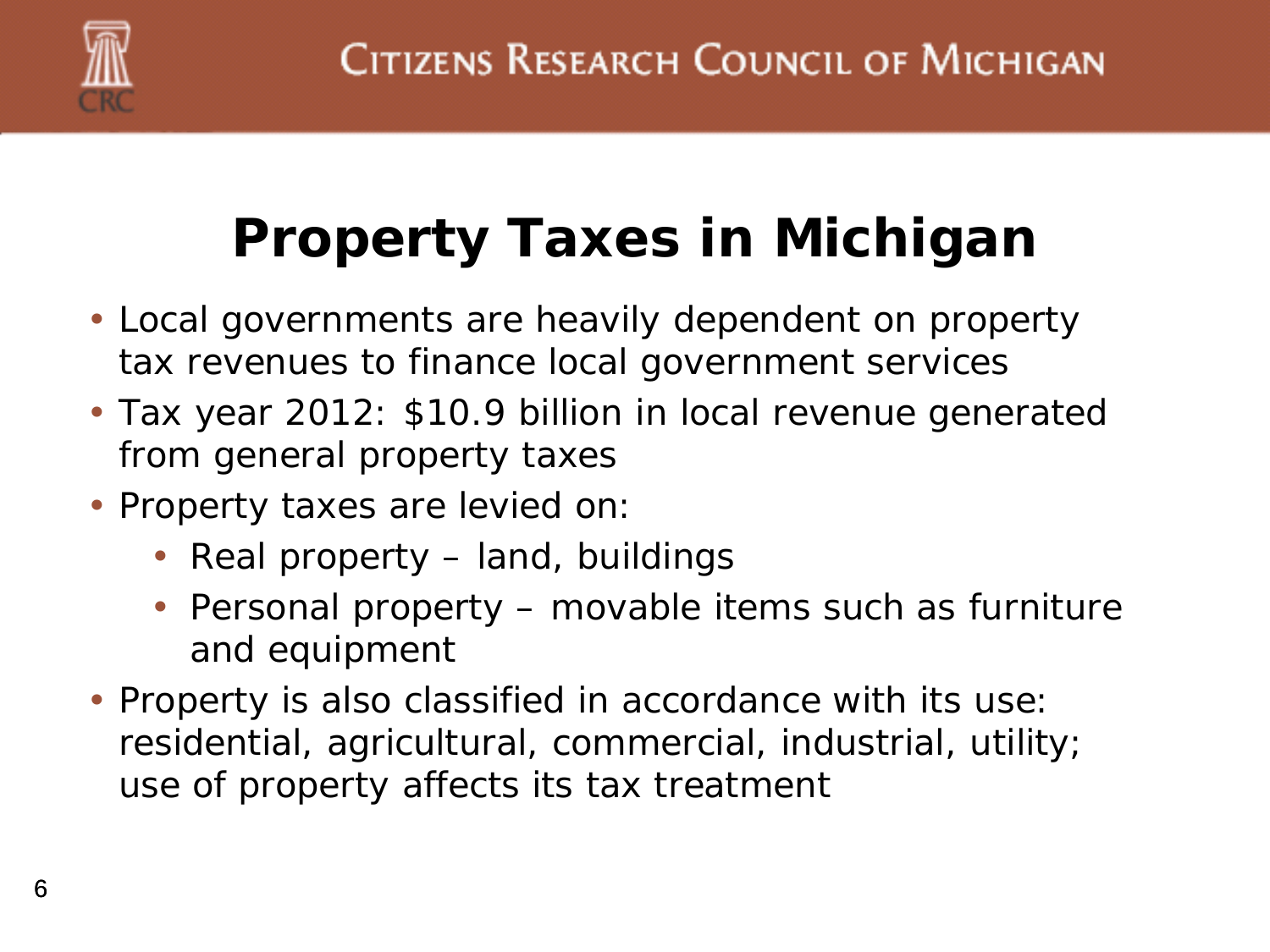

### **Personal Property Taxes**

- Personal property is included in the tax base for businesses (commercial, industrial, utility); exempted from the tax base for residential and agricultural properties
- Personal Property is property not affixed to land; this includes everything from machinery and equipment to tools, computers, and furniture
- Senate Fiscal Agency memo in 2011 estimated annual PPT burden on commercial and industrial personal property to be \$844 million
	- \$787 million to counties, municipalities, school districts, and community colleges
	- \$57 million to state through State Education Tax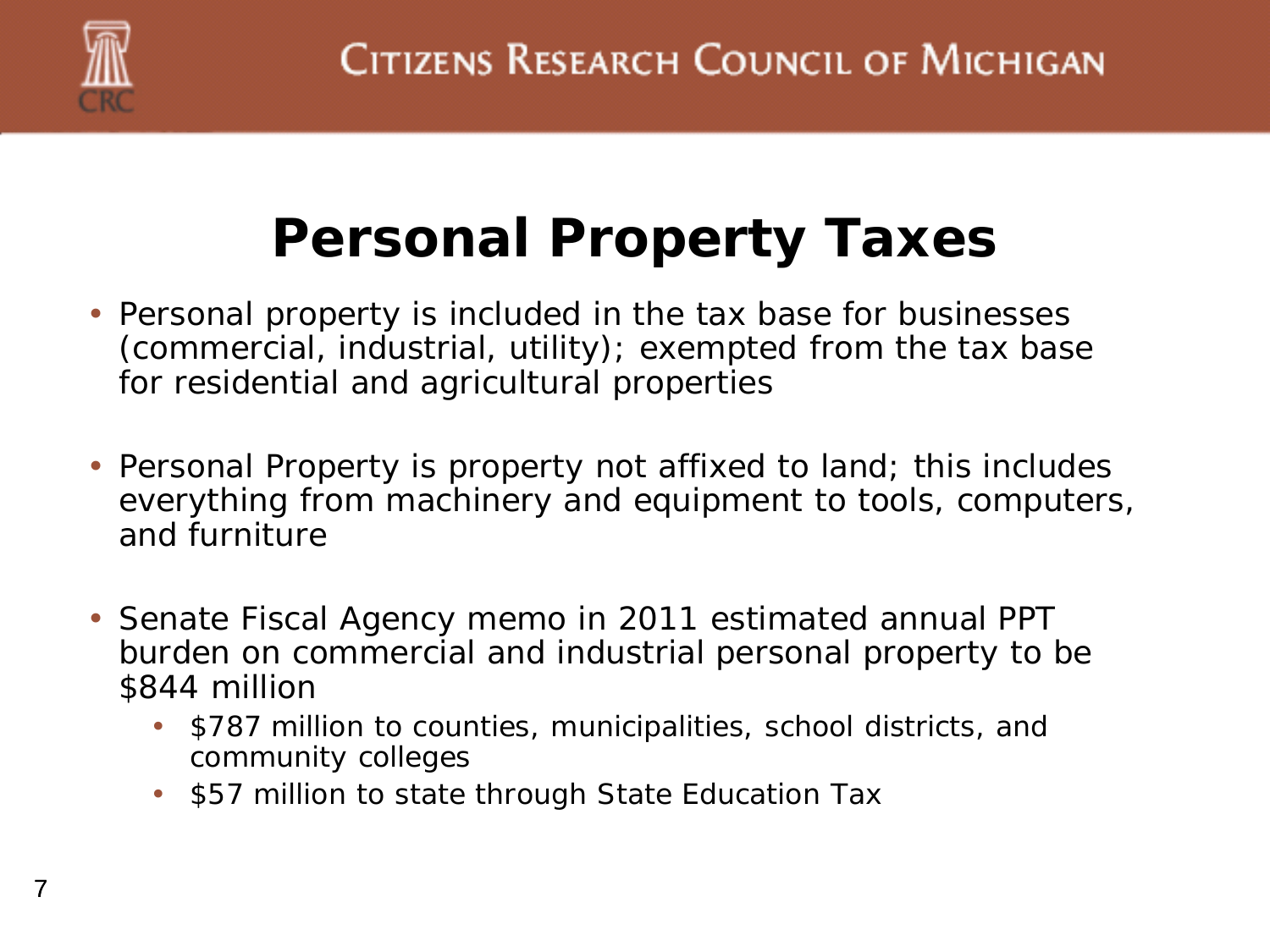

# **Arguments for PPT Relief**

- Business community has long argued the PPT is particularly onerous as it taxes productive assets like equipment and machinery
- Some argue that the tax creates a disincentive to invest as the tax adds to the cost of capital equipment; this stifles business expansion and related job creation
- PPT also represents a form of double taxation: businesses pay state sales tax on property at time of purchase, then property taxes are levied on personal property on an annual basis after the purchase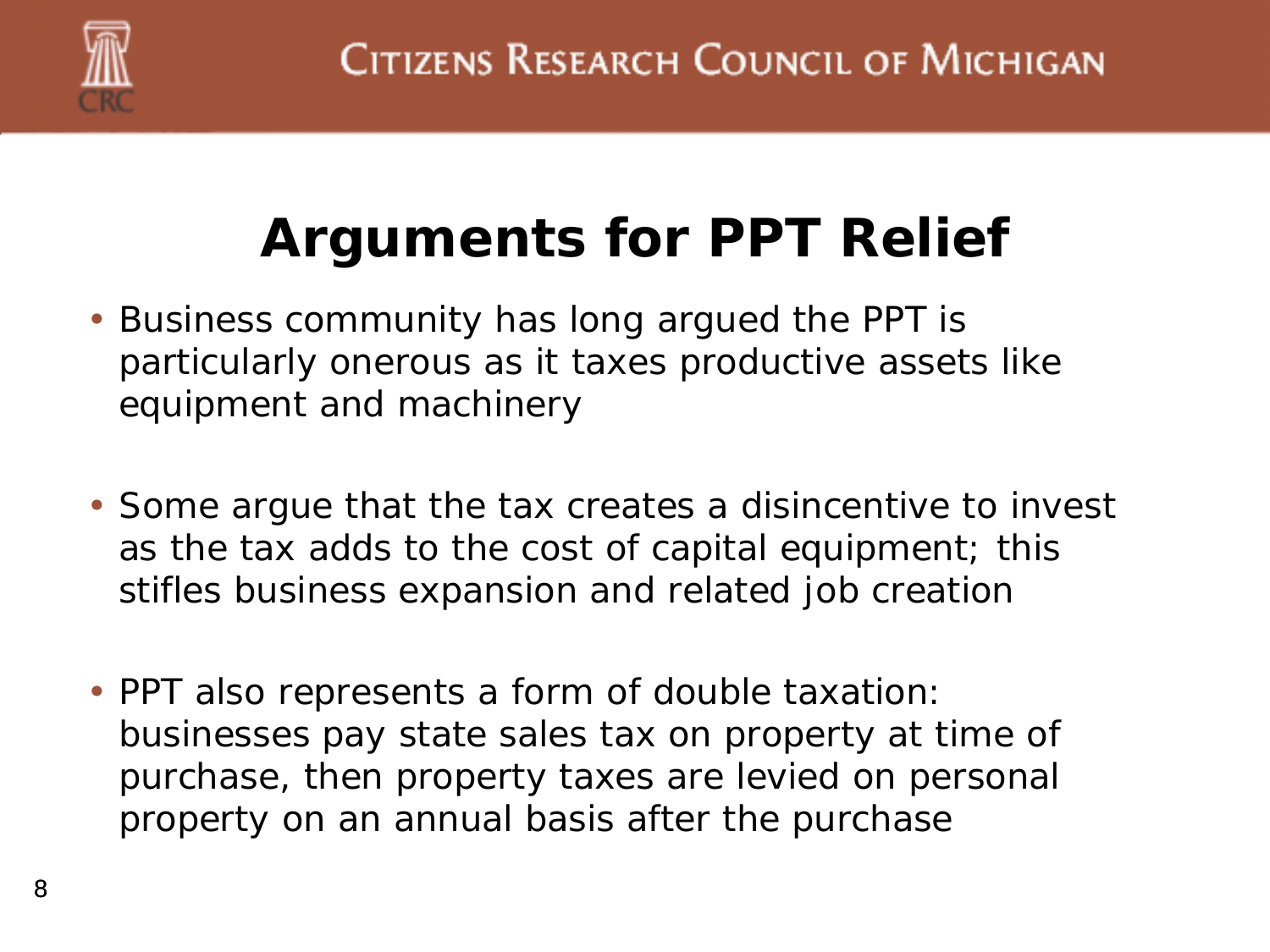

### **PPT and Local Government Revenues**

- Past efforts to implement PPT reforms have stalled over a key question: How can PPT relief be achieved so as to not cripple local finances?
- Statewide, the taxable value commercial and industrial (C&I) personal property accounts for about 7 percent of the total property tax base for all property
- Reliance on C&I personal property varies dramatically by local unit of government
	- Two-thirds of local units: C&I personal property accounts for 1 percent or less of property tax base
	- 30 cities and townships: C&I personal property accounts for more than 30 percent of the base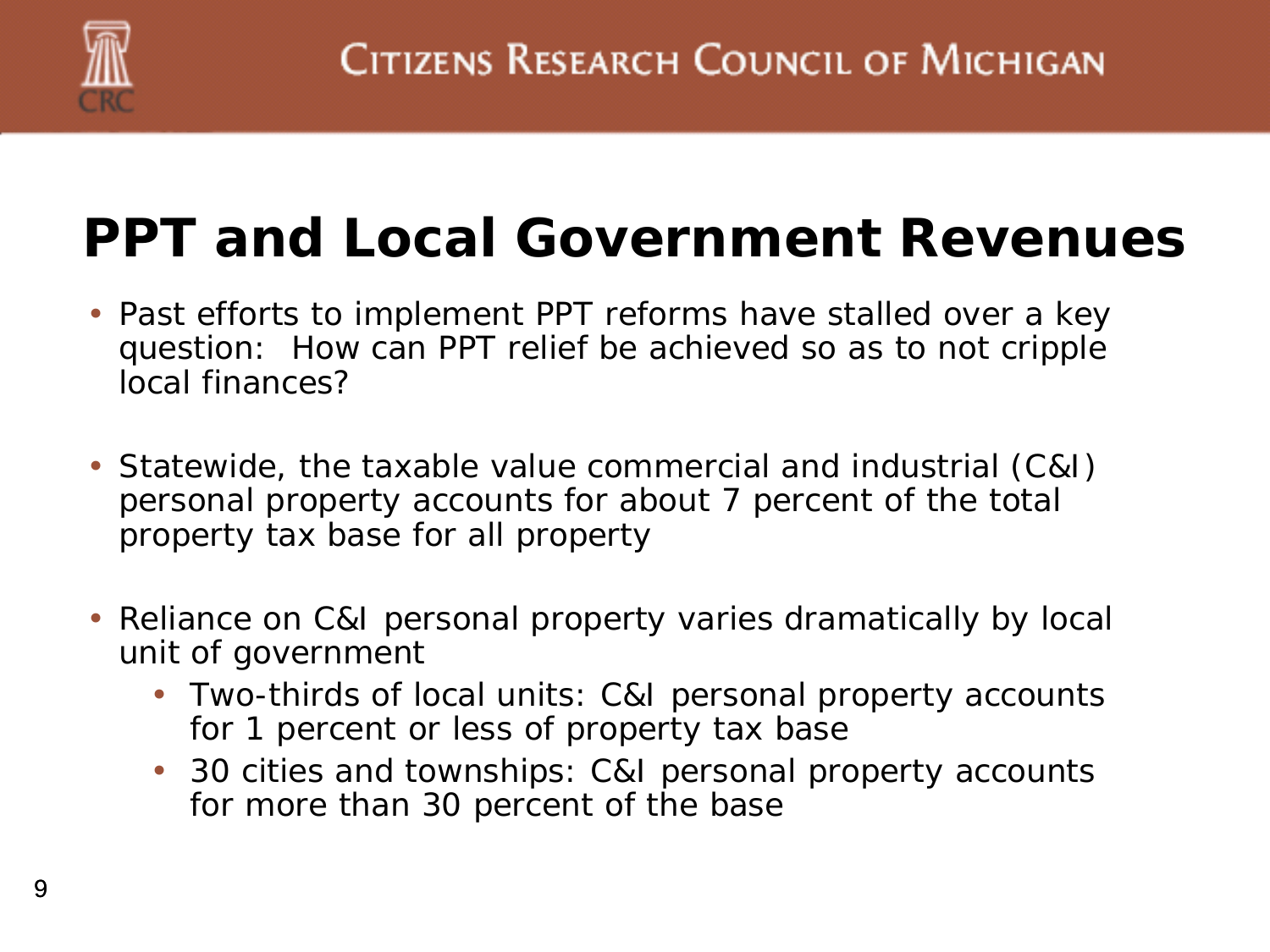

### **Examples of C&I-Dependent Units**

| <b>Local Unit Name</b>     |                | 2013 Taxable Value       |                     |                 |  |  |  |
|----------------------------|----------------|--------------------------|---------------------|-----------------|--|--|--|
|                            | <b>County</b>  | Commercial &             | <b>All Property</b> | % of All        |  |  |  |
|                            |                | <i><b>Industrial</b></i> |                     | <b>Property</b> |  |  |  |
|                            |                | <b>Personal Property</b> |                     |                 |  |  |  |
| City of Carson City        | Montcalm       | 55,494,863               | 78,192,460          | 70.97           |  |  |  |
| <b>Riverton Township</b>   | Mason          | 88,859,100               | 128,774,319         | 69.00           |  |  |  |
| <b>Gilford Township</b>    | Tuscola        | 91,721,350               | 139,286,782         | 65.85           |  |  |  |
| <b>North Star Township</b> | Gratiot        | 60,679,800               | 97,955,446          | 61.95           |  |  |  |
| <b>Minden Township</b>     | <b>Sanilac</b> | 43,933,100               | 71,330,288          | 61.59           |  |  |  |
| <b>City of Midland</b>     | Midland        | 733,148,700              | 2,321,355,878       | 31.58           |  |  |  |
| <b>Covert Township</b>     | Van Buren      | 349,263,800              | 697,368,243         | 50.08           |  |  |  |
| City of Holland            | Allegan        | 184,200,600              | 446,484,508         | 41.26           |  |  |  |
| <b>City of River Rouge</b> | Wayne          | 123,838,847              | 326,175,641         | 37.97           |  |  |  |
| City of Ecorse             | Wayne          | 93,502,600               | 223,835,405         | 41.77           |  |  |  |

Common thread: High manufacturing and industrial base within local economy (e.g., large local manufacturer, energy-producing facilities)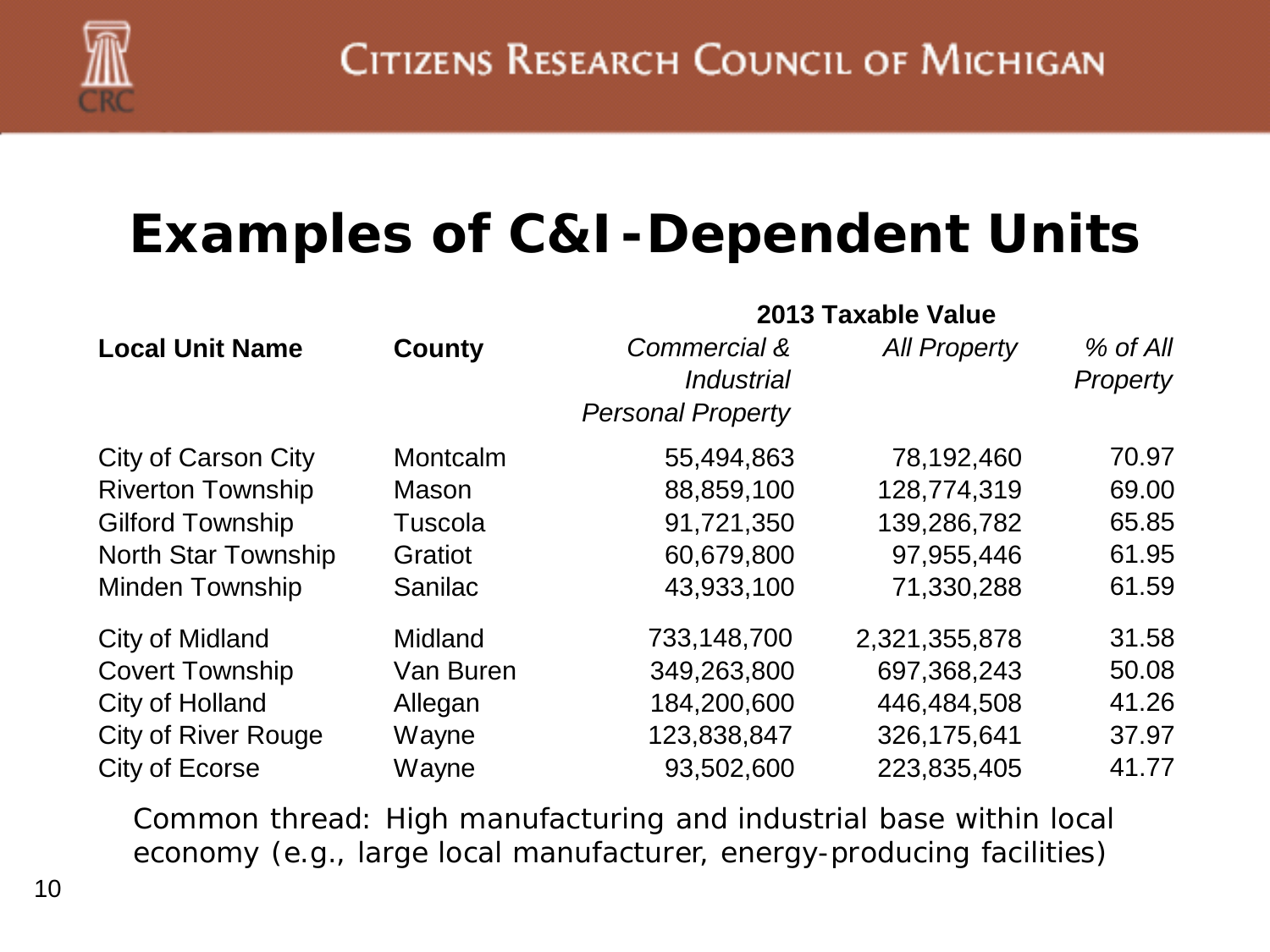

### **Overview of PPT Reform Legislation: New Exemptions**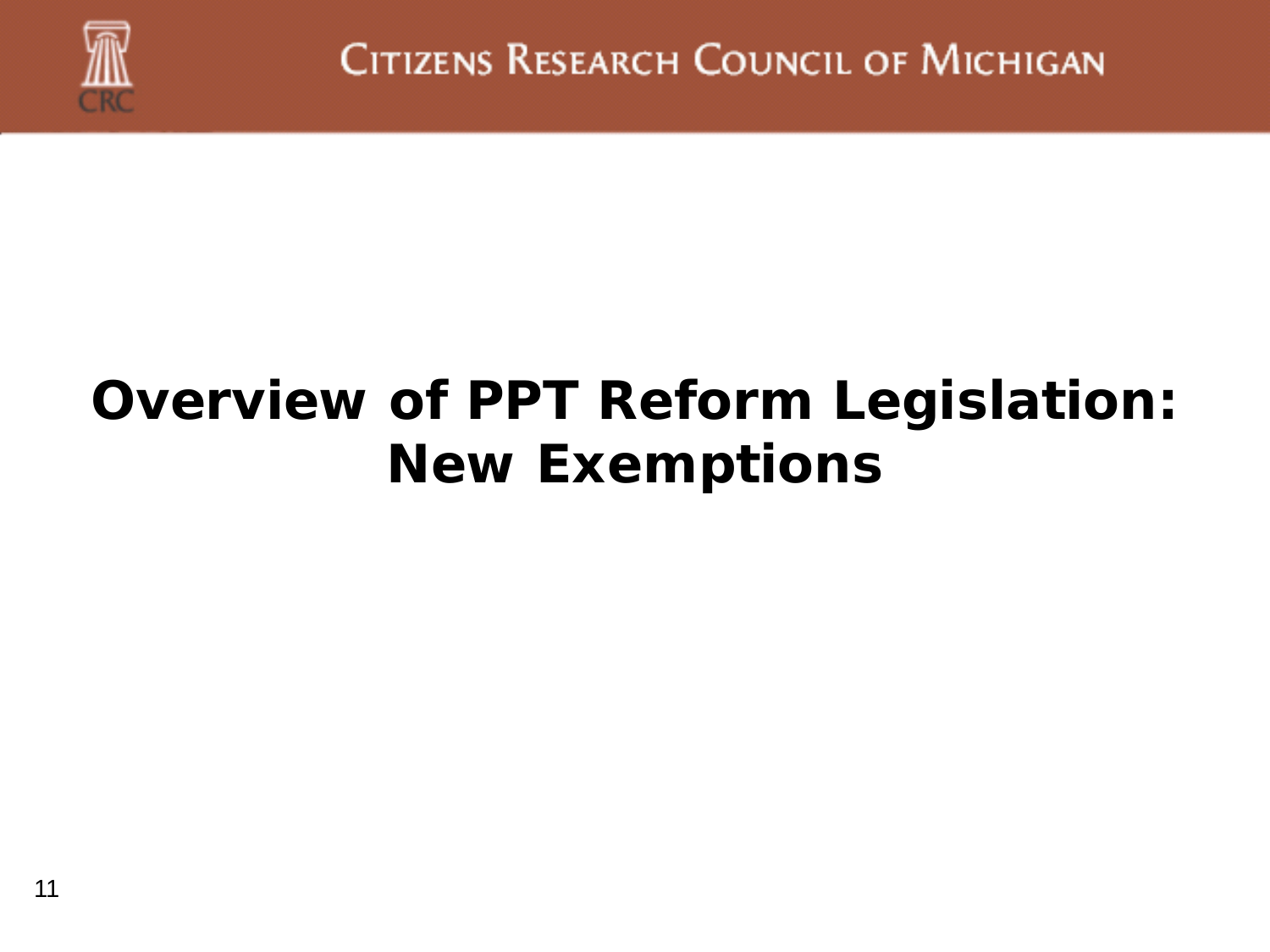

# **Key Features of PPT Reforms**

- PPT exemptions: Exemptions cover all industrial personal property and a portion of commercial personal property
	- Small personal property holders: those with property valued at \$80,000 or less within a local tax collecting unit can apply for exemption starting in tax year 2014
	- Other businesses: PPT assessed on industrial personal property and eligible commercial property is phased out beginning in tax year 2016; full phase-out is achieved in tax year 2023
- Local revenue reimbursement: Portion of existing state use tax is converted to a new local use tax to be collected by a new special statewide authority; revenues from local tax are dedicated to local reimbursement for PPT losses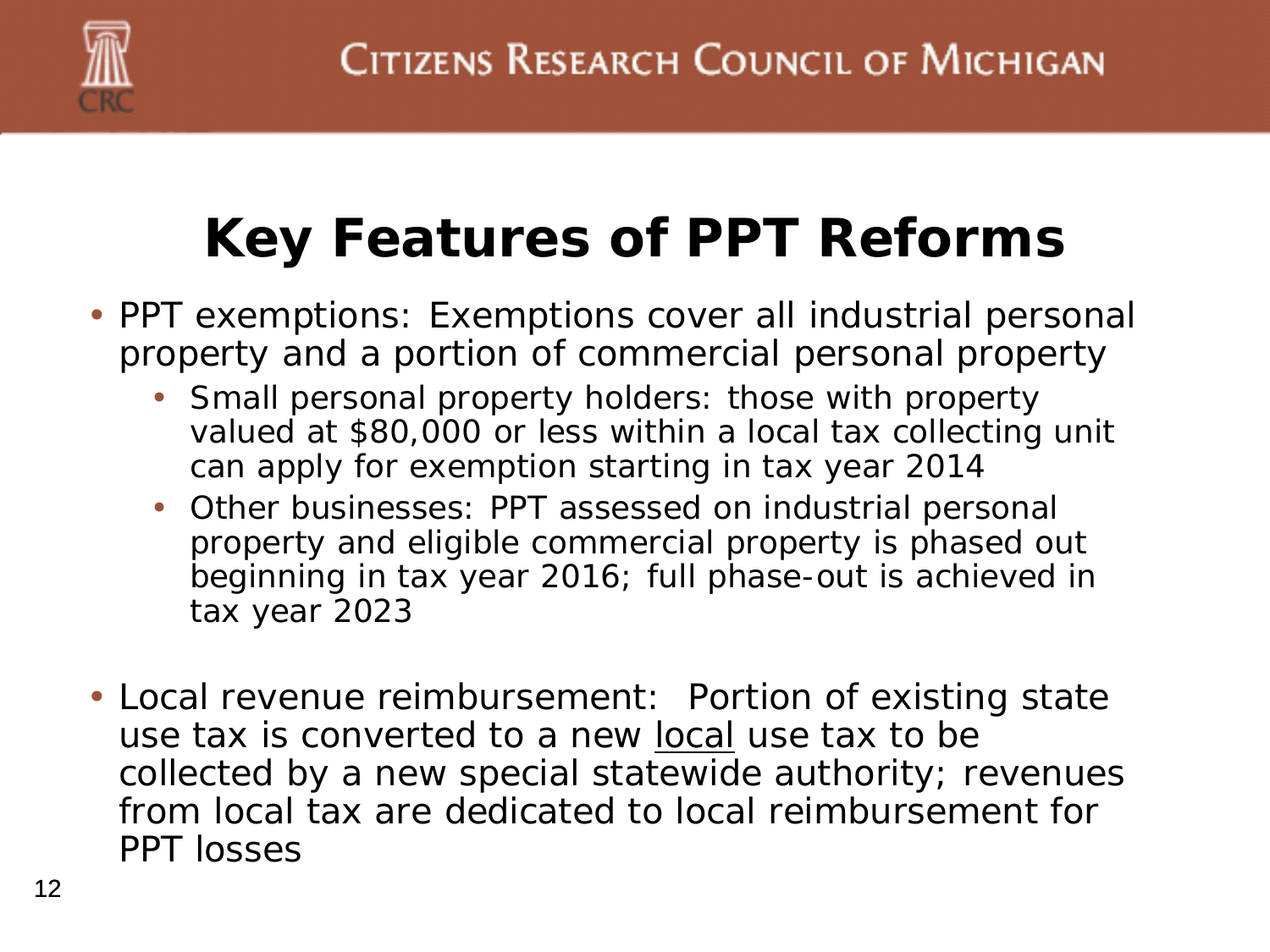

# **Personal Property Tax Reforms**

*Small Personal Property Holder Exemption*

- Businesses with commercial and industrial personal property valued at \$80,000 or less within a specific tax collecting unit are now eligible for PPT exemption (started in tax year 2014)
- Business taxpayer must file an annual affidavit with local assessor to claim the exemption
- "Cliff effect": \$80,000 threshold represents an all-ornothing limit for businesses
	- \$79,999 in C&I personal property: full exemption
	- \$80,001 in C&I personal property: no exemption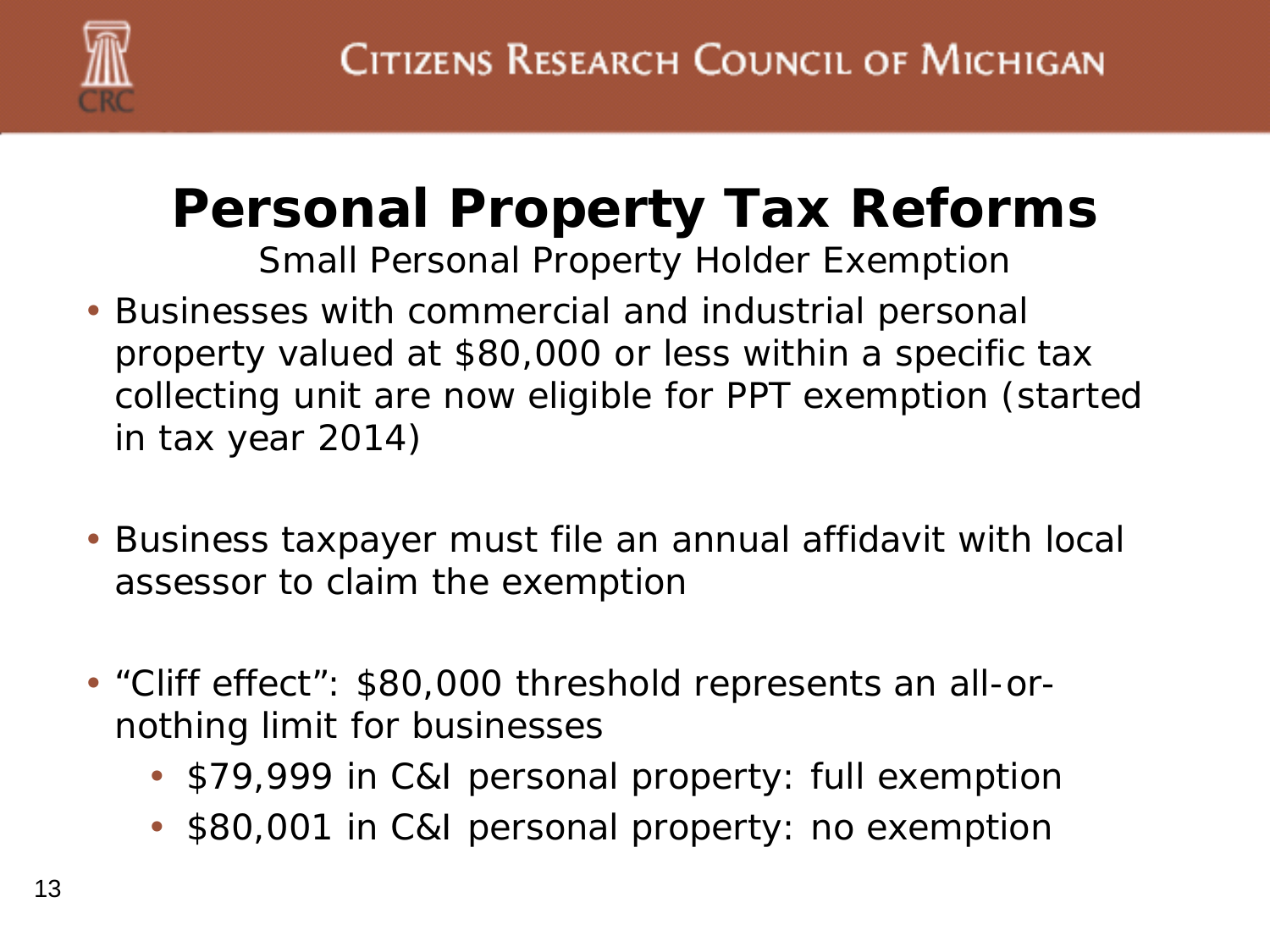

### **Personal Property Tax Reforms**

*Businesses Not Eligible for Small Property Holder Exemption*

- Beginning in tax year 2016, PPT liability for industrial personal property and certain eligible commercial personal property is phased out; full exemption of all eligible property is reached in tax year 2023
- Eligible commercial personal property includes property used predominantly in industrial processing or "direct integrated support" functions such as:
	- research and development
	- engineering
	- testing
	- storage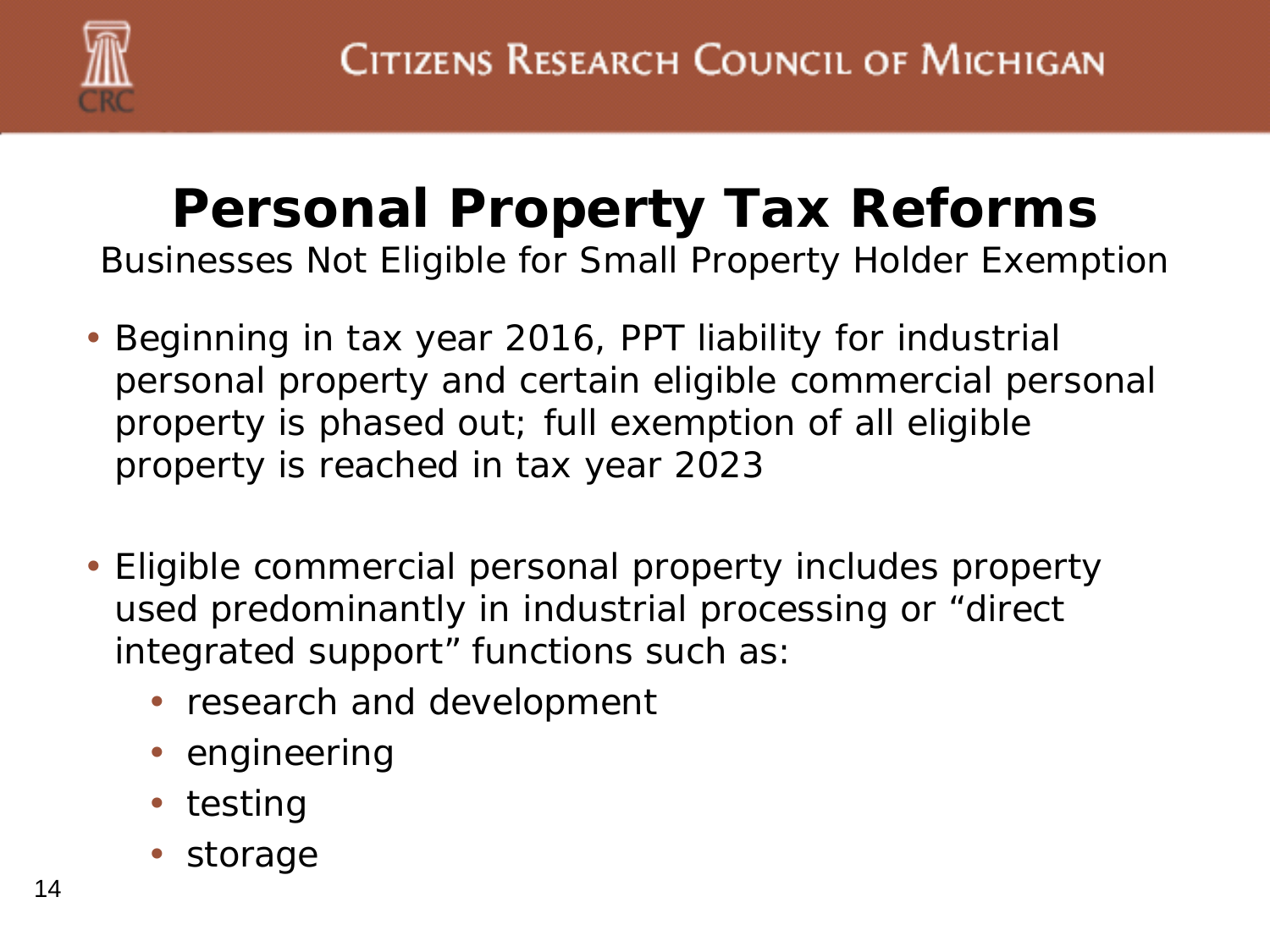

# **Personal Property Tax Reforms**

*Phase-out for Larger Personal Property Holders*

- Tax year 2016 exemptions for eligible personal property:
	- New property purchased and placed in service during 2013 or after
	- Older, existing property placed in service in 2005 or earlier
- Tax year 2017 exemptions add eligible property placed in service in 2006, with similar annual phase-in continuing through 2023

|  | <b>Exemptions for Existing Eligible Personal Property</b> |  |
|--|-----------------------------------------------------------|--|
|--|-----------------------------------------------------------|--|

|                                          |                 | Tax year |                          |                         |                         |                         |             |      |               |
|------------------------------------------|-----------------|----------|--------------------------|-------------------------|-------------------------|-------------------------|-------------|------|---------------|
|                                          |                 | 2016     | 2017                     | 2018                    | 2019                    | 2020                    | 2021        | 2022 | 2023          |
|                                          | 2005 and before | 冈        | $\overline{\bm{\times}}$ | $\mathbf{\overline{x}}$ | $\overline{\mathsf{x}}$ | $\bm{\mathsf{x}}$       | $\boxtimes$ | X    | $\bm{\times}$ |
|                                          | 2006            |          | 冈                        | 区                       | $\overline{\mathsf{x}}$ | 区                       | 区           | 区    | 冈             |
| service                                  | 2007            |          |                          | 区                       | $\boxtimes$             | 区                       | 区           | 区    | 区             |
| .으                                       | 2008            |          |                          |                         | 区                       | 区                       | 区           | 冈    | 図             |
|                                          | 2009            |          |                          |                         |                         | $\overline{\mathsf{x}}$ | 区           | 冈    | 冈             |
| placed                                   | 2010            |          |                          |                         |                         |                         | 区           | 区    | 区             |
|                                          | 2011            |          |                          |                         |                         |                         |             | X    | 冈             |
| Year                                     | 2012            |          |                          |                         |                         |                         |             |      | 冈             |
|                                          | 2013 and after  | 冈        | $\overline{\mathsf{x}}$  | 区                       | ⊠                       | 冈                       | 冈           | 冈    | 冈             |
| 図<br>= exempt from personal property tax |                 |          |                          |                         |                         |                         |             |      |               |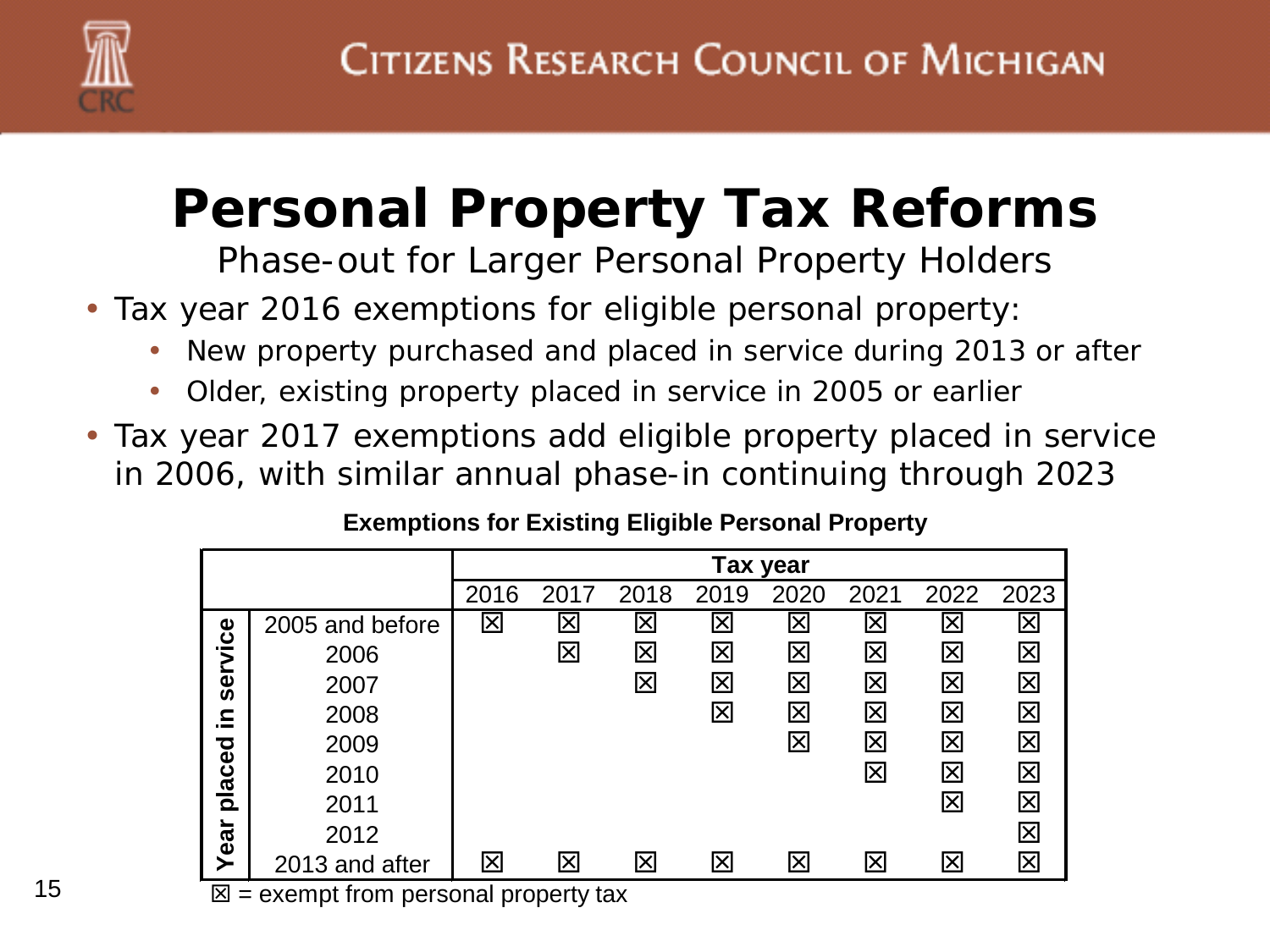

#### **State Essential Services Assessment**

- Larger personal property holders will be subject to this new statewide tax levied against the acquisition cost of exempted personal property; does not apply to small personal property holders
- Assessment is a state tax with revenue deposited to the state's General Fund; revenue estimated at \$20 million in FY2016, \$73 million in FY2017, and eventually \$117 million in FY2028
- Millage rate is 2.4 mills for property acquired from 1 to 5 years prior to the assessment year; 1.25 mills for property acquired in the prior 6 to 10 years; and 0.9 mills for property acquired more than 10 years earlier
- Michigan Strategic Fund has authority to waive one-half or all of the tax for claimants that demonstrate a plan to invest at least \$25 million in new personal property in Michigan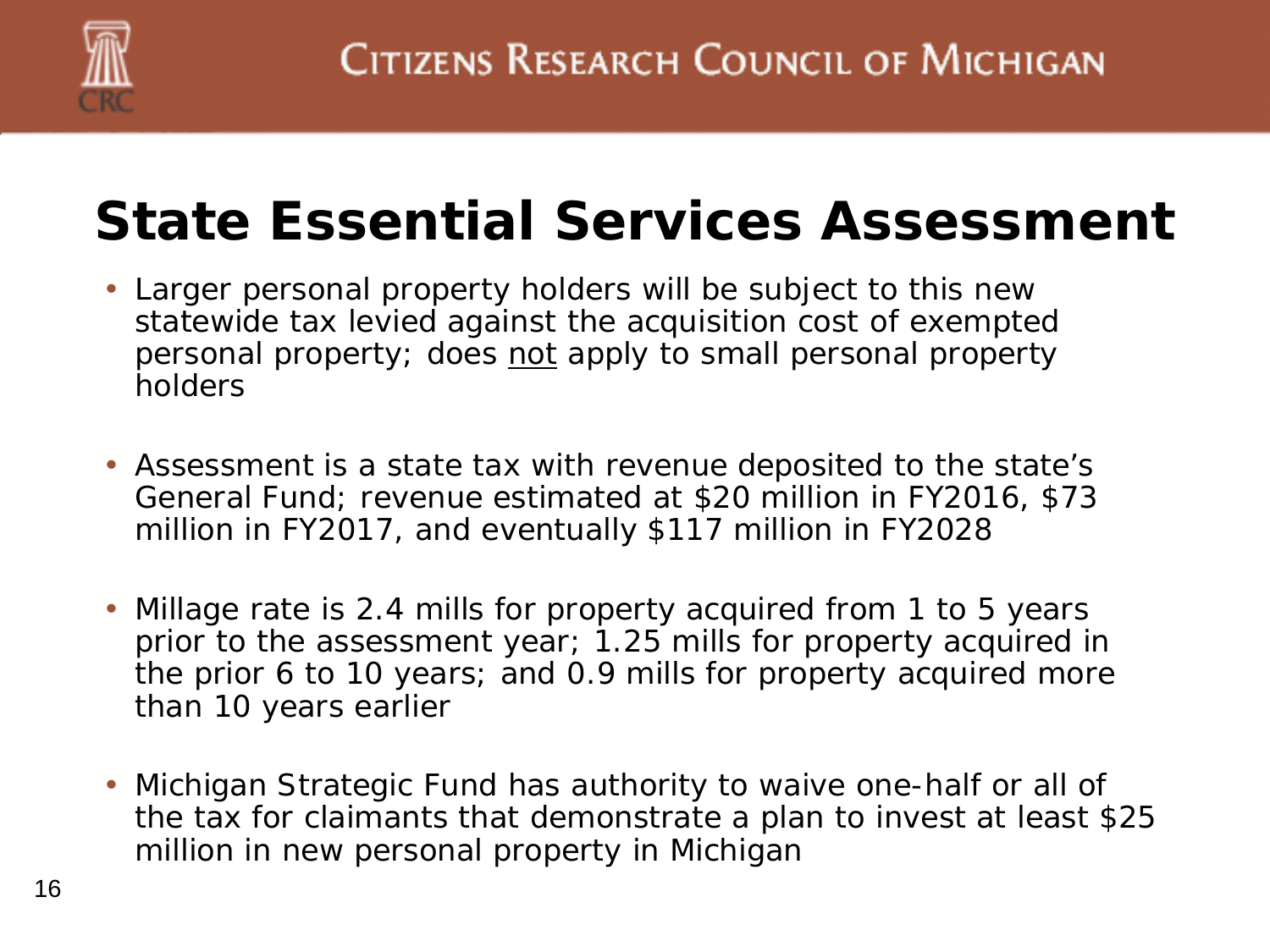

### **Overview of PPT Reform Legislation: Local Reimbursement**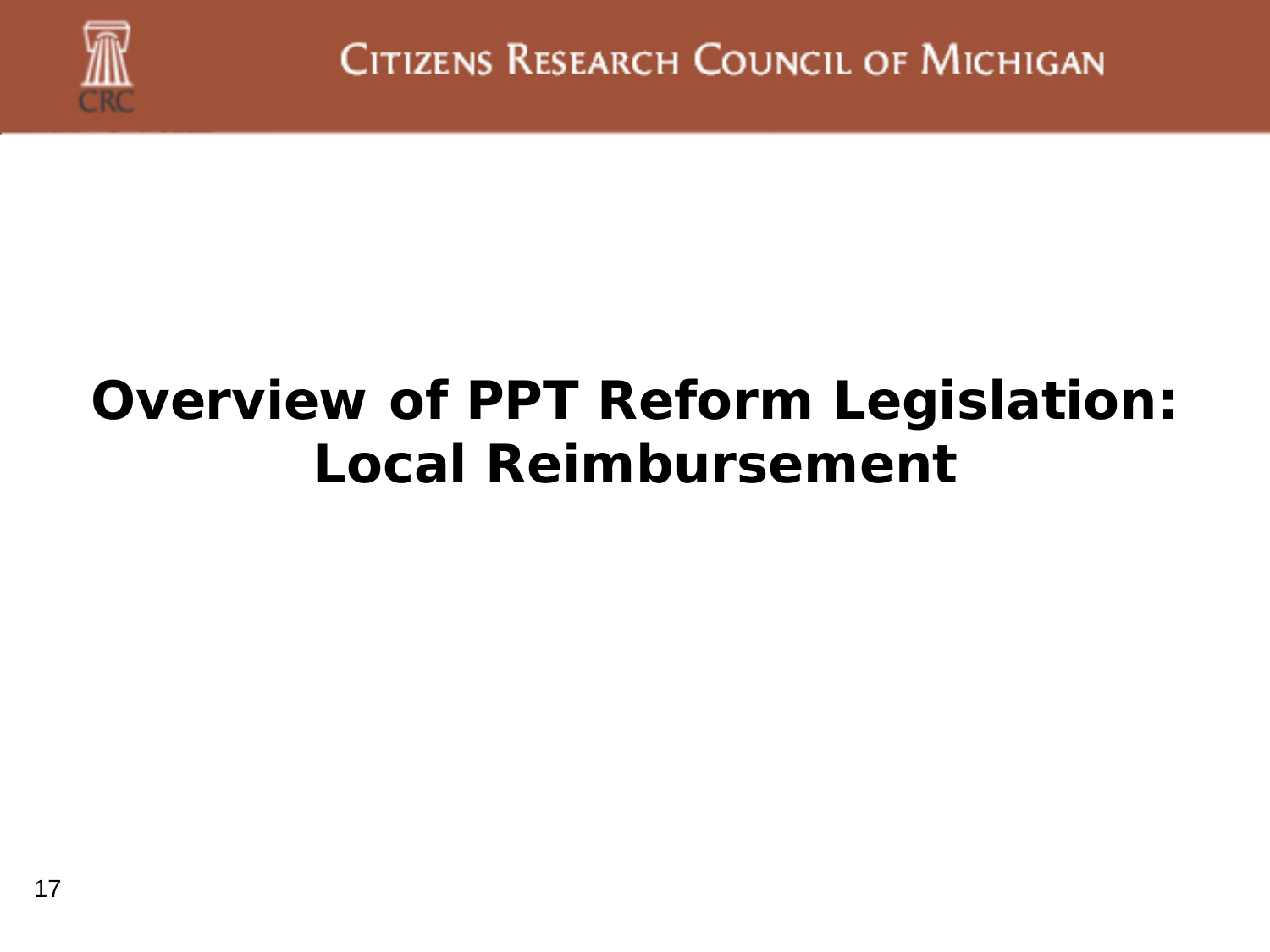

# **Local Community Stabilization Share Tax**

- Existing 6 percent state use tax would be split into two distinct taxes:
	- Local Community Stabilization Share Tax: levied by new Local Community Stabilization Authority with proceeds used to reimburse local governments of PPT revenue losses
	- State Share Tax: levied by the state with revenues used for state purposes
- Local share tax is a <u>local</u> tax; Michigan Department of Treasury will calculate the tax rate annually to equal the rate necessary to achieve revenue targets set in the legislation; the targets reflect estimated local reimbursement needs
- Revenues: tax would raise \$96.1 million in FY2016, \$380.6 million in FY2017, and continue increase to \$572.6 million in FY2028; 1 percent annual adjustment thereafter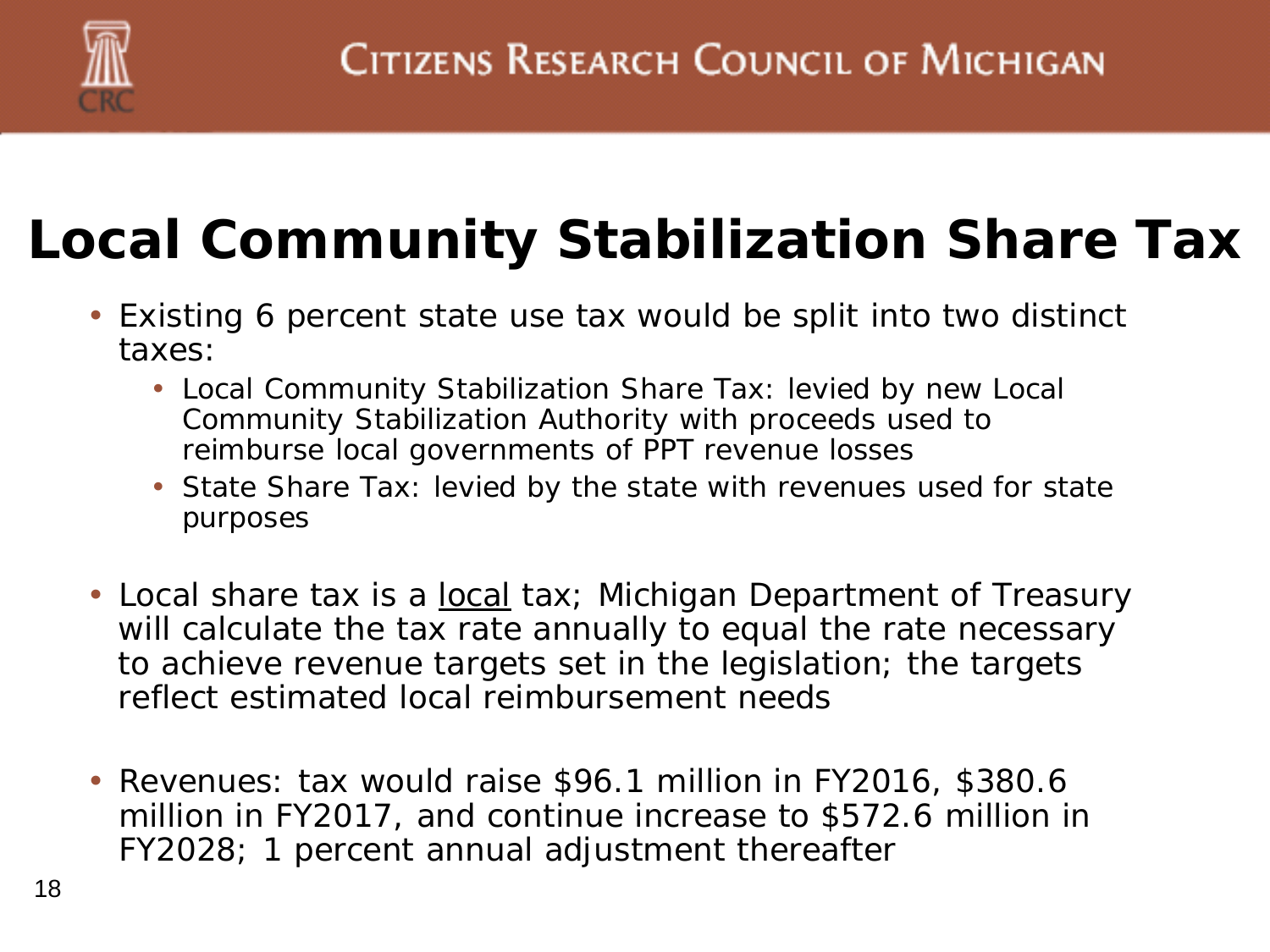

# **Local Community Stabilization Share Tax**

- State share tax rate then simply equals the current 6 percent use tax rate minus the computed local share rate
- NO CHANGE in overall tax burden to citizens; state share tax rate and new local tax rate would equal current 6 percent use tax rate
- 2 percent of the state's current use tax is currently dedicated to the state's School Aid Fund; new local tax does not affect this allocation
- New local tax comes out of the 4 percent use tax base that is deposited in the state's General Fund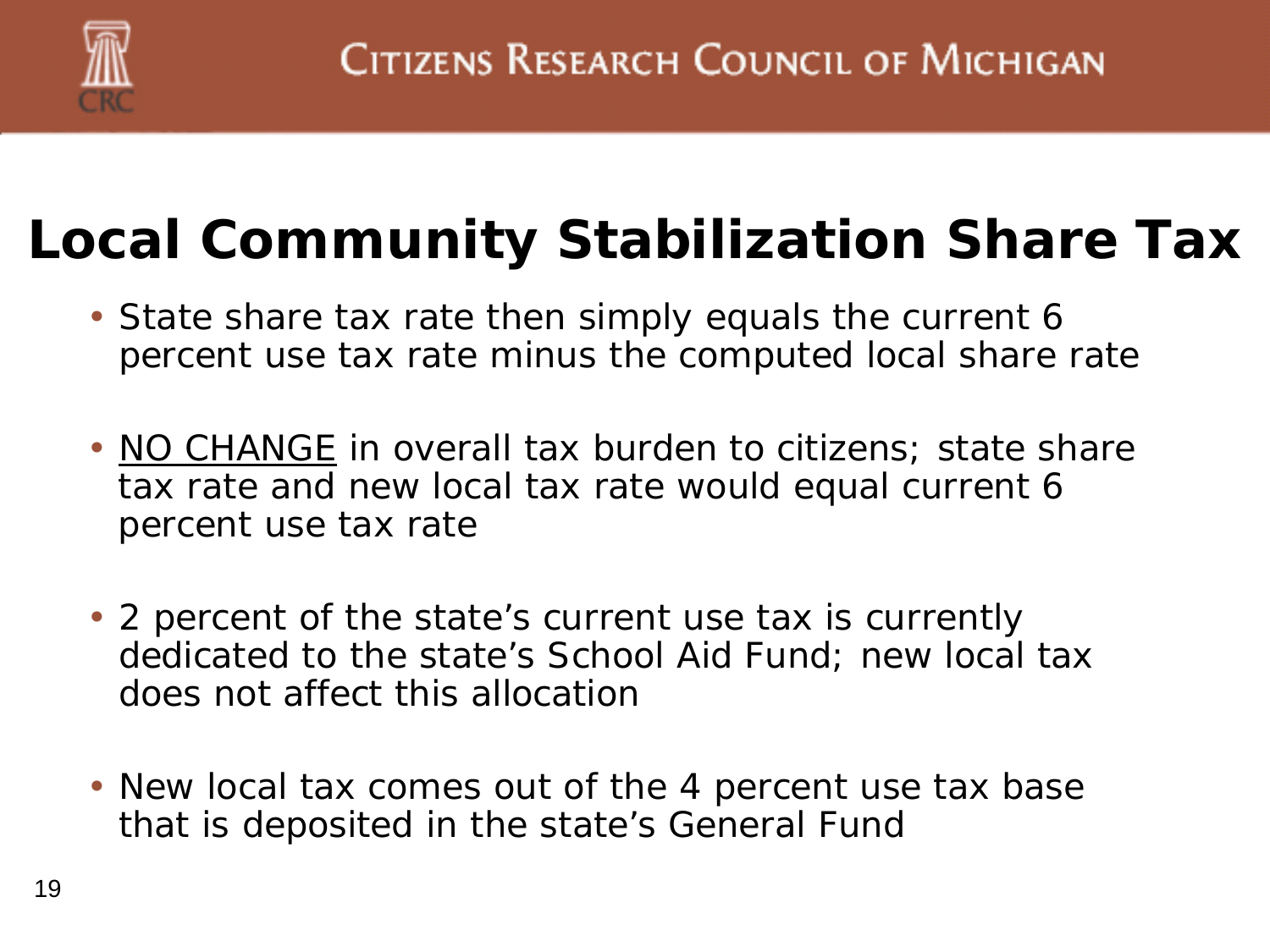

# **Local Community Stabilization Authority**

- Created in the PPT legislation to collect and distribute revenues from the new local share tax; also will take on responsibilities of Metropolitan Extension Telecommunications Right-of-Way Authority
- Established under authority granted in the Local Government article (Article VII, Section 27) of the Michigan Constitution which allows for creation of "additional forms of government" in metropolitan areas
- LCSA would be a unique statewide local unit of government governed by a 5-member council appointed by the Governor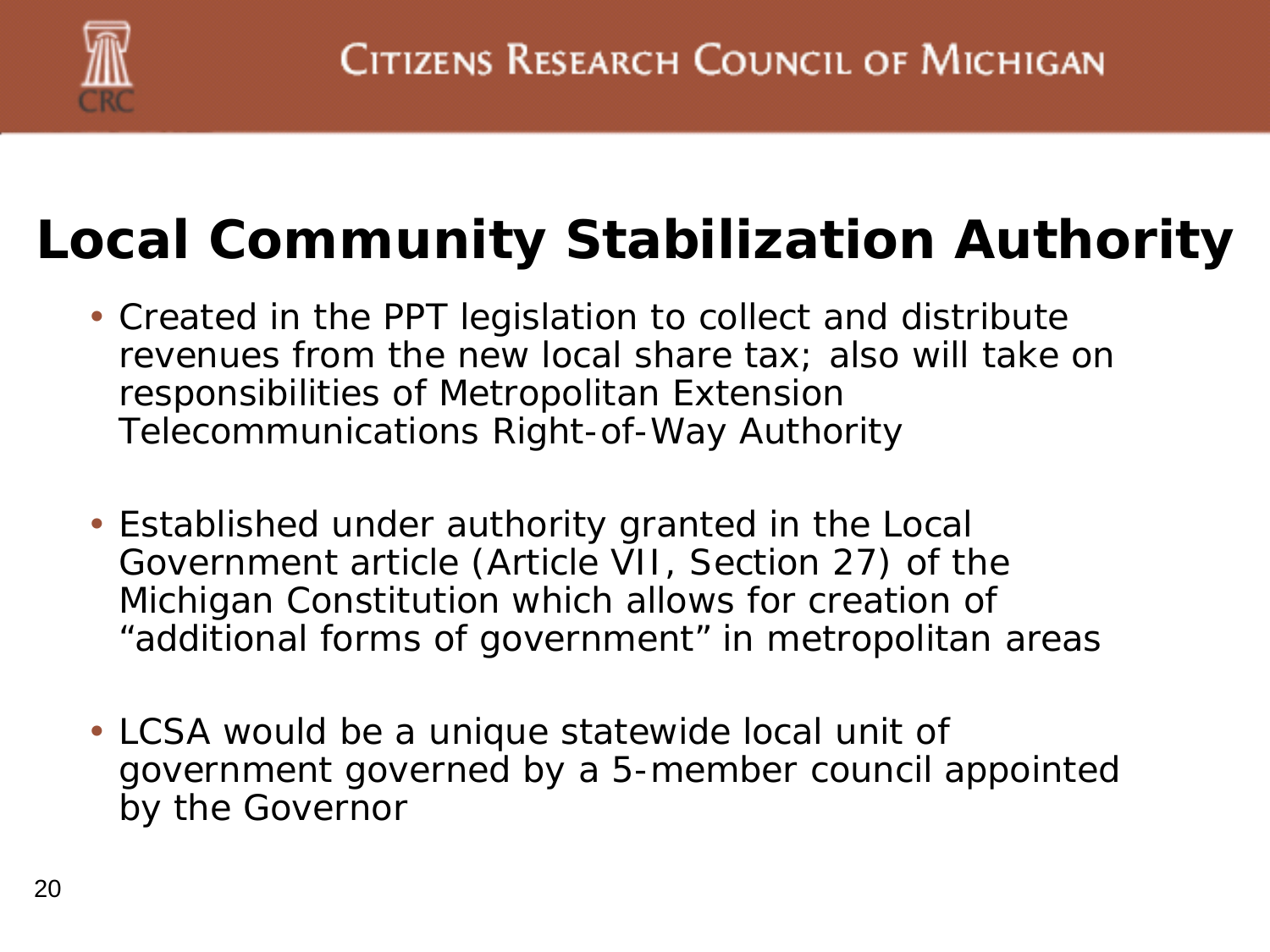

# **PPT Exemptions: Local Revenue Impact**

- Legislative analyses suggest that PPT revenue collections will decline by \$127 million in FY2016 – the first year an exemption is available for larger property holders
- Losses are expected to climb to \$414 million in FY2017 and eventually to \$577 million in FY2023 and \$603 million in FY2028
- Revenue losses can be grouped into two categories:
	- Losses from State Education Tax and local 18-mill school operating levies: revenue from the state use tax will be deposited into the School Aid Fund to offset these losses
	- All other PPT-related losses: revenue from the local share tax administered by the LCSA will be used to offset some portion of these losses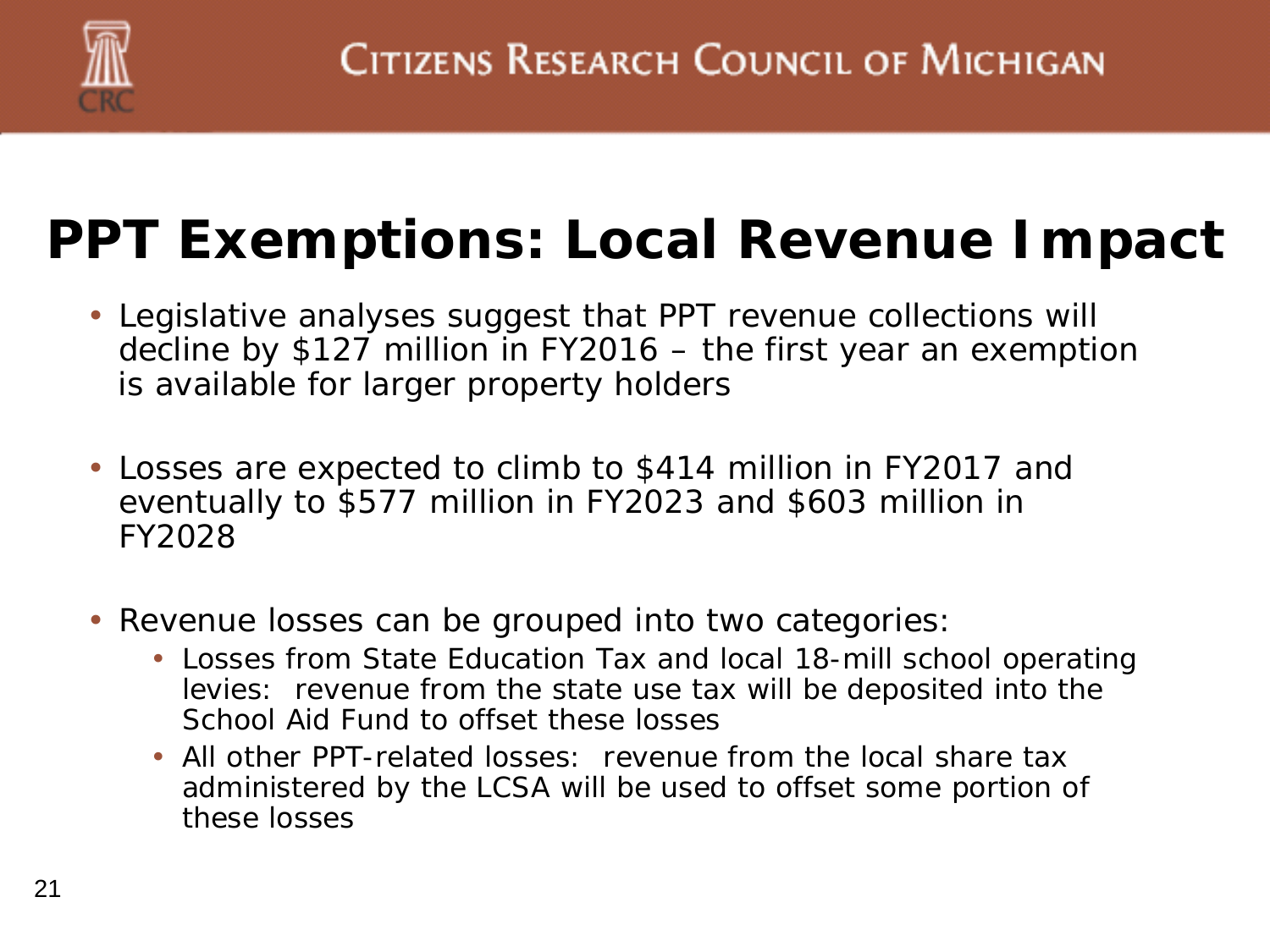

# **Local Reimbursement Process**

- PPT legislation prioritizes local reimbursement administered through the new LCSA
- First priority for local share tax revenue: 100% reimbursement of revenue losses attributable to:
	- School operating, debt, and sinking fund/recreation millages
	- Intermediate school district debt and operating millages
	- Tax increment financing authorities
	- The small personal property holder exemption
	- Revenue used to finance "essential services" defined as police, fire, ambulance, and jail services
- Any remaining local share tax revenue would be distributed by formula to cover remaining local losses (e.g. revenues for nonessential services, community college millages)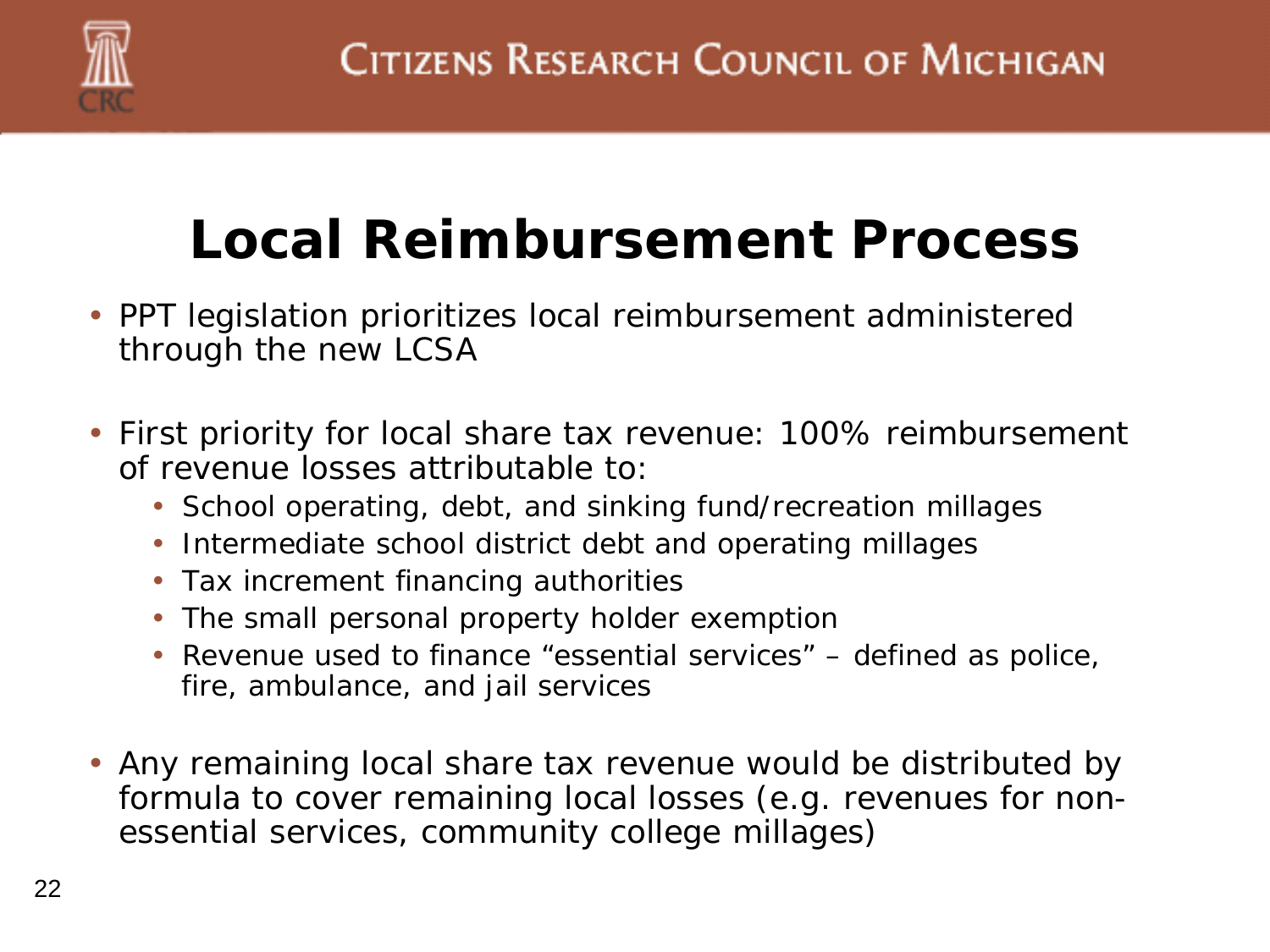

CITIZENS RESEARCH COUNCIL OF MICHIGAN

### **Key Considerations**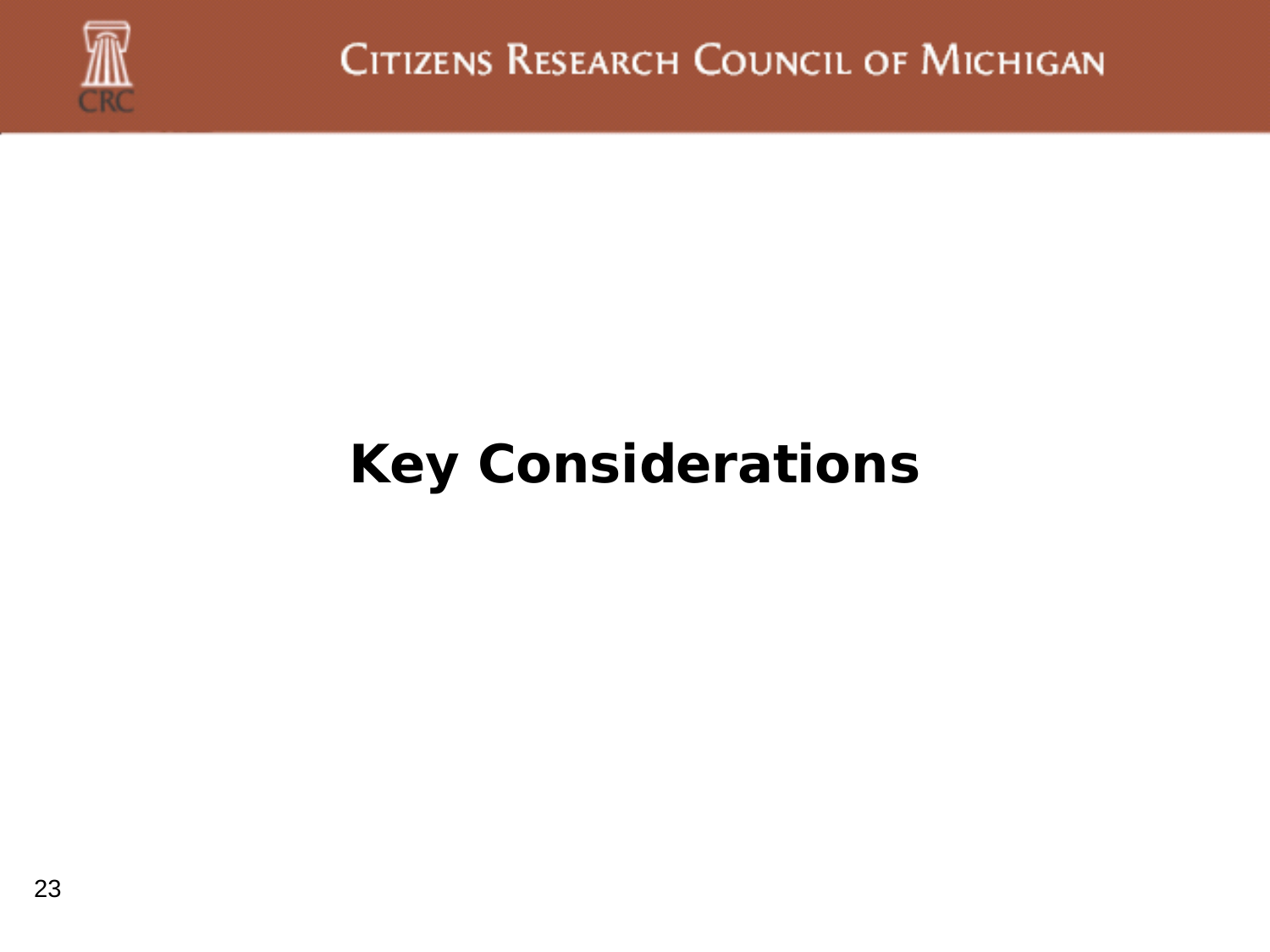

# **Why Are We Voting?**

- State legislature added a requirement to Public Act 80 requiring a statewide vote regarding the conversion of a portion the state's use tax to the new local share tax
- WHY?
	- Article IX, Section 31 of the State Constitution (part of 1978 "Headlee Amendment"): local governments are prohibited "from levying any tax not authorized by law or charter when this section is ratified… without the approval of a majority of the qualified electors of that unit of Local Government voting thereon."
	- Local share tax is taken from existing state use tax, but it is still a new local tax
	- LCSA is a statewide entity, but is a <u>local government</u>
- Section 31 requires voter approval of the new local tax, and since the local government here comprises the entire state, a statewide vote is needed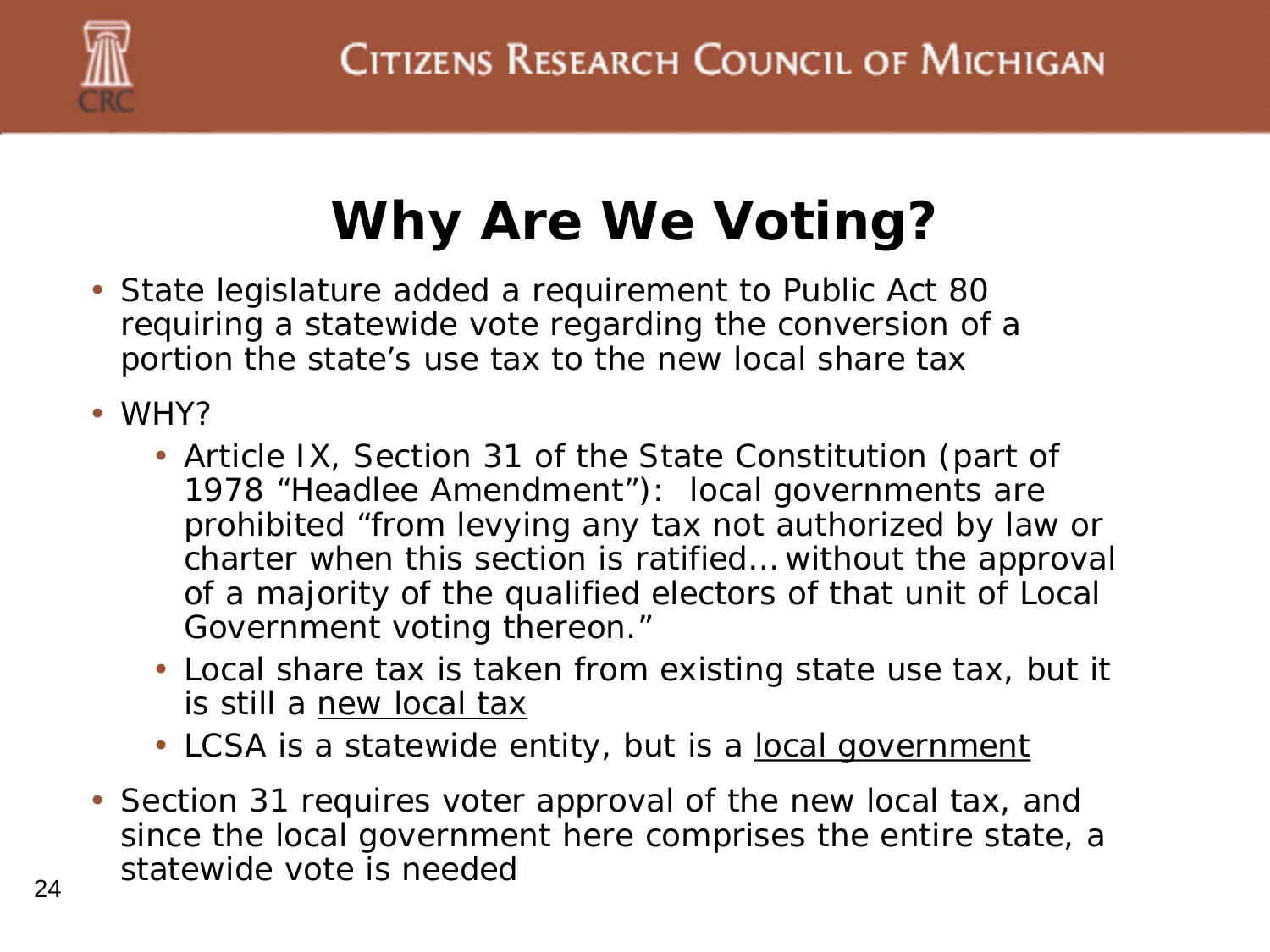

### **The LCSA and the Local Share Tax**

- The LCSA is a statewide entity administering a statewide tax; yet it is designated a local government and the statewide tax is designated as local revenue
- Simpler solution: Have a component unit of state government collect a state tax for distribution to local governments
- WHY THIS ARRANGEMENT?
	- Local governments want assurances that promised reimbursement will be realized
	- Local tax collected by local metropolitan authority means revenues do not flow through the state treasury and are not subject to annual appropriations by the state legislature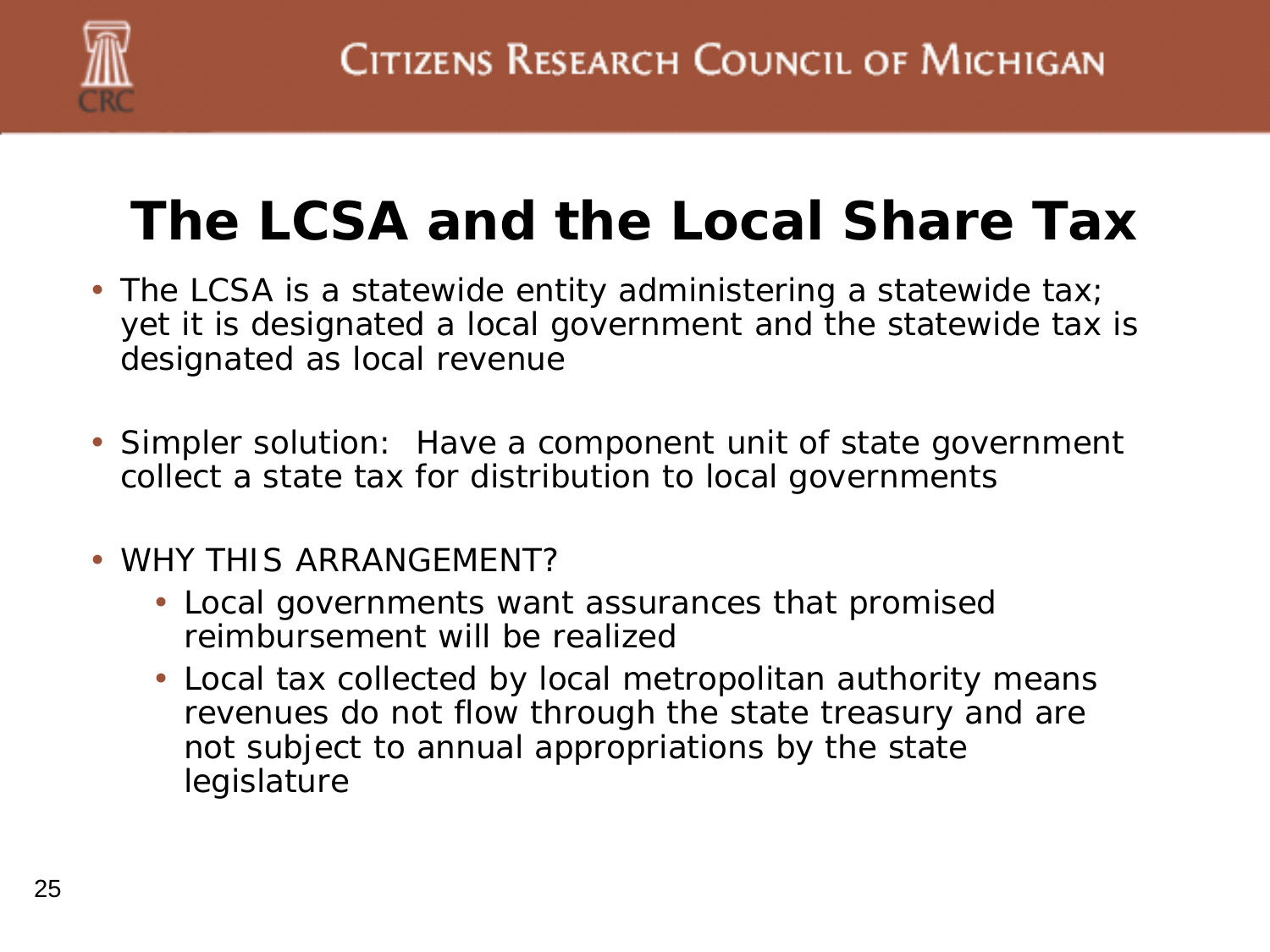

#### **Will Locals Receive Full Reimbursement?**

- The reimbursement provisions in the PPT legislation are designed to hold local governments harmless from revenue losses from the PPT exemptions; however, there is no guarantee of full revenue replacement
- Risk factors for local governments
	- Some municipalities (e.g., counties, townships, villages) will incur losses during 2014 and 2015
	- Small personal property holder exemption based on a onetime calculation of change in taxable value of C&I personal property
	- Revenue for reimbursement is based on estimated losses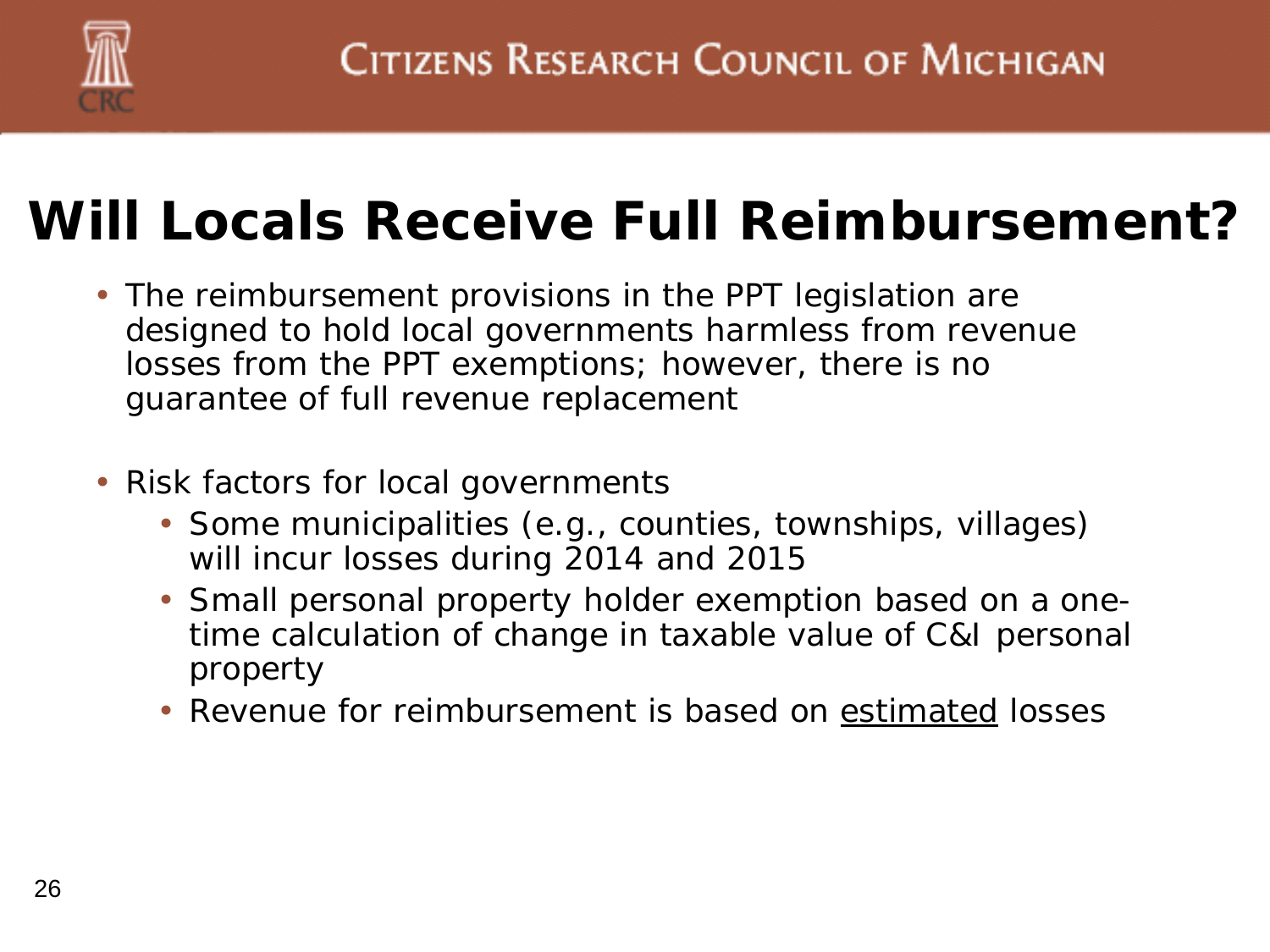

## **Implications for the State Budget**

- State general fund/general purpose (GF/GP) revenues will be reduced as a result of two elements of the reimbursement plan:
	- The new local share tax will take away state use tax revenues that would otherwise go the General Fund
	- The legislation requires state share tax revenues to be deposited in the School Aid Fund to offset State Education Tax and local 18-mill school operating losses
- New state essential services assessment helps to mitigate some of the GF/GP revenue loss
- Net impact: State GF/GP revenue \$107 million lower in FY2016; \$350 million lower in FY2017; \$500 million lower in FY2023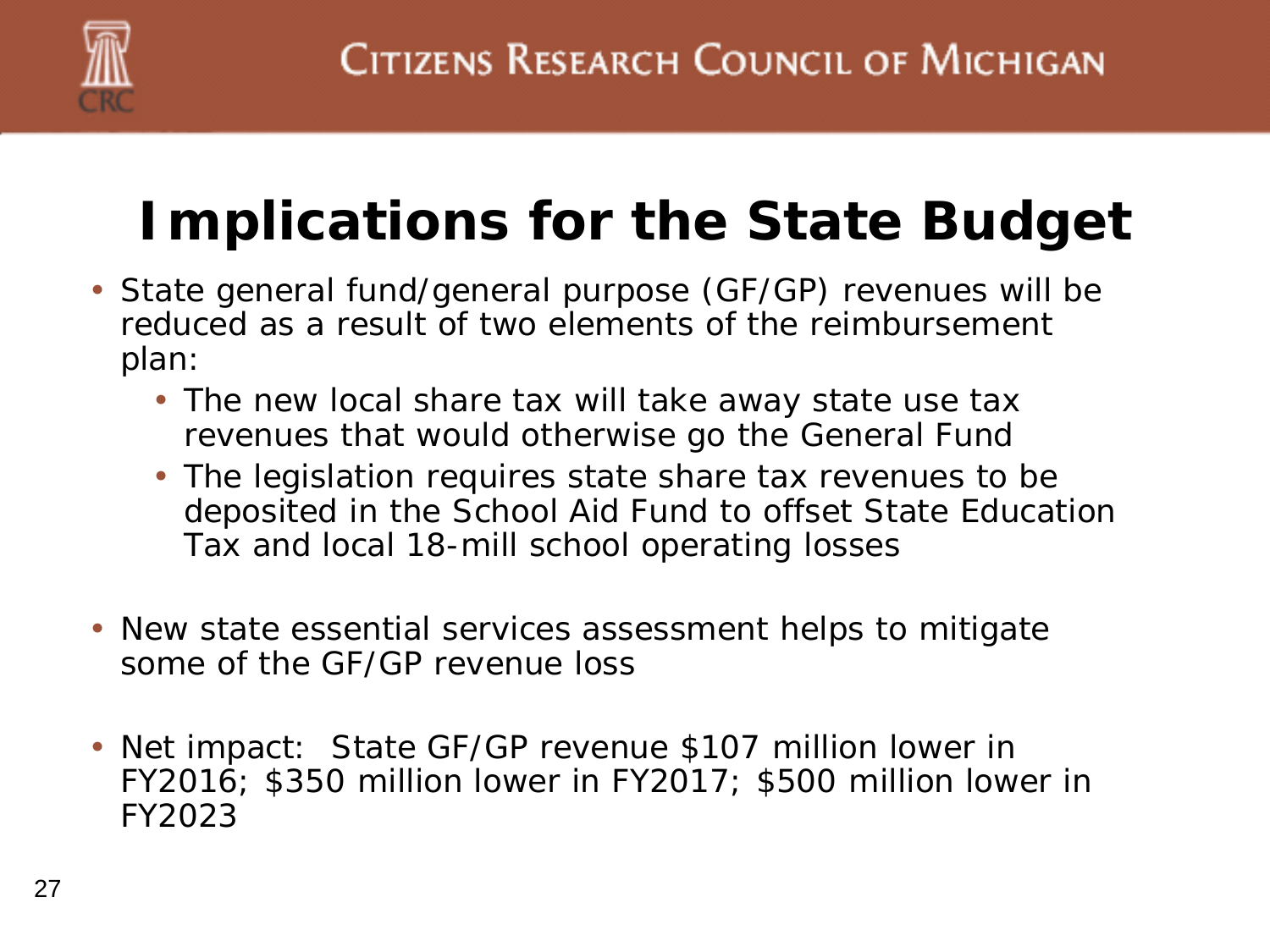

# **Implications of the Vote**

If voters **approve** Proposal 1:

- Enacted PPT exemptions go forward
- Portion of use tax is converted to new local share tax, but no overall change for individuals
- Local governments reimbursed from local share tax revenue

If voters **reject** Proposal 1:

- PPT exemptions are repealed in tax year 2015; businesses pay the local PPT again; no state essential services assessment
- State use tax remains at 6 percent; no local tax and no new authority
- Local reimbursement not needed